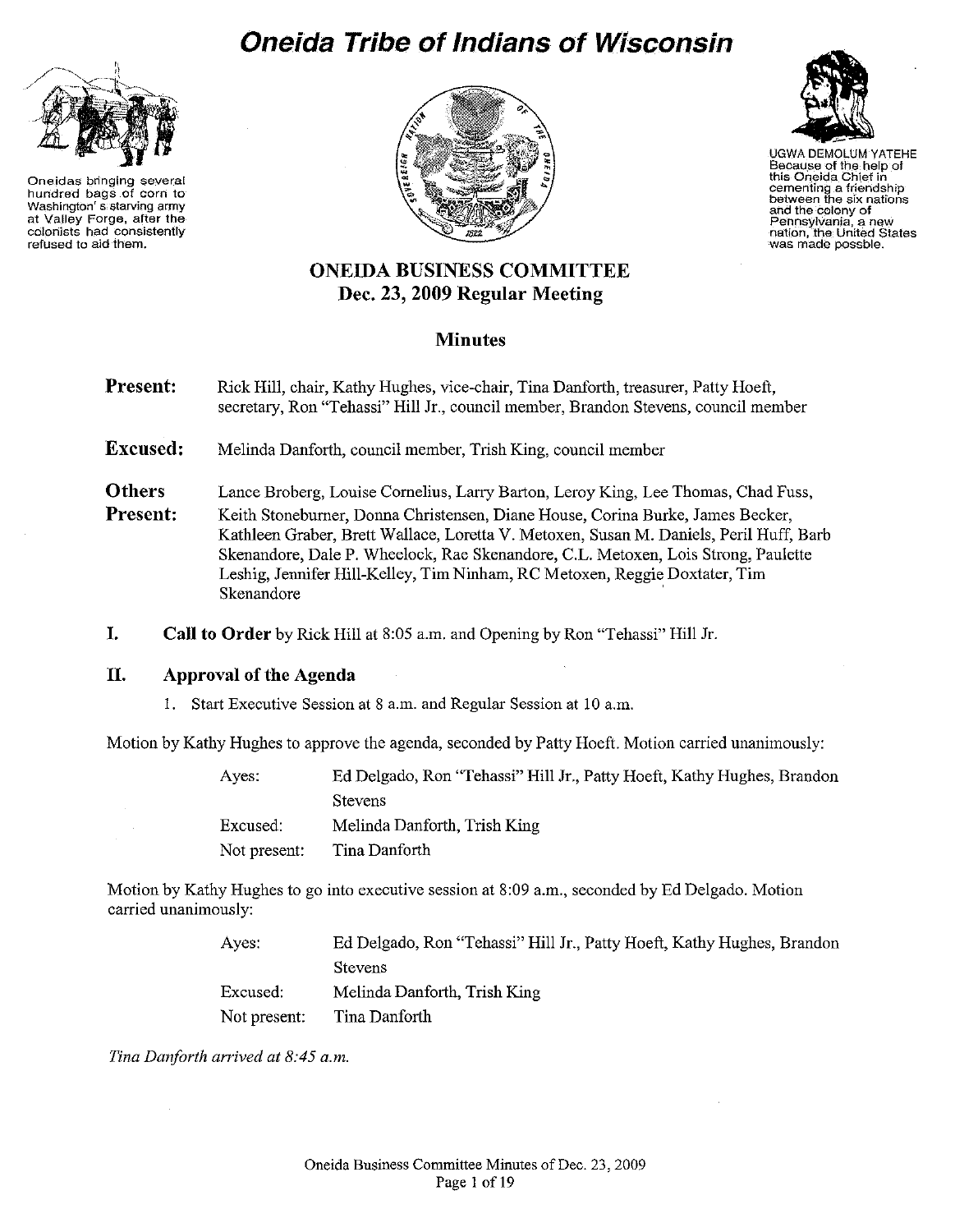Motion by Patty Hoeft to come out of executive session at 10:15 a.m., seconded by Ron "Tehassi" Hill Jr. Motion carried unanimously:

> Ayes: Tina Danforth, Ed Delgado, Ron "Tehassi" Hill Jr., Patty Hoeft, Kathy Hughes, Brandon Stevens

Excused: Melinda Danforth, Trish King

## III. Oaths of Office

## IV. Minutes to be approved

## 1. Nov. 12 Special Business Committee minutes

Excerpt from Nov. 25: Motion by Patty Hoeft to defer the Nov. 12 Business Committee minutes to the Dec. 9 Business Committee meeting, seconded by Brandon Stevens. Motion carried unanimously.

Motion by Patty Hoeft to approve the Nov. 12 Special Business Committee minutes, seconded by Brandon Stevens. Motion carried unanimously:

> Ayes: Ed Delgado, Ron "Tehassi" Hill Jr., Patty Hoeft, Kathy Hughes, Brandon **Stevens** Excused: Not present: Melinda Danforth, Trish King Tina Danforth

#### 2. Nov. 25 Business Committee minutes

Motion by Kathy Hughes to approve the Nov. 25 Business Committee minutes, seconded by Patty Hoeft. Motion carried unanimously:

> Ayes: Excused: Not present: Ed Delgado, Ron "Tehassi" Hill Jr., Patty Hoeft, Kathy Hughes, Brandon Stevens Melinda Danforth, Trish King Tina Danforth

*Although the minutes are presented here in the proper order of the agenda, item X b.* 7 *regarding the memorandum of agreement between the federal Highway Administration and state Historic Preservation Office was taken at this time.* 

## V. Reports

#### 1. Stimulus Initiative report

Sponsor: Debbie Thundercloud/Jennifer Hill-Kelley

Motion by Kathy Hughes to accept the Stimulus Initiative report, seconded by Patty Hoeft. Motion carried unanimously:

| Aves:        | Ed Delgado, Ron "Tehassi" Hill Jr., Patty Hoeft, Kathy Hughes, Brandon<br><b>Stevens</b> |
|--------------|------------------------------------------------------------------------------------------|
| Excused:     | Melinda Danforth, Trish King                                                             |
| Not present: | Tina Danforth                                                                            |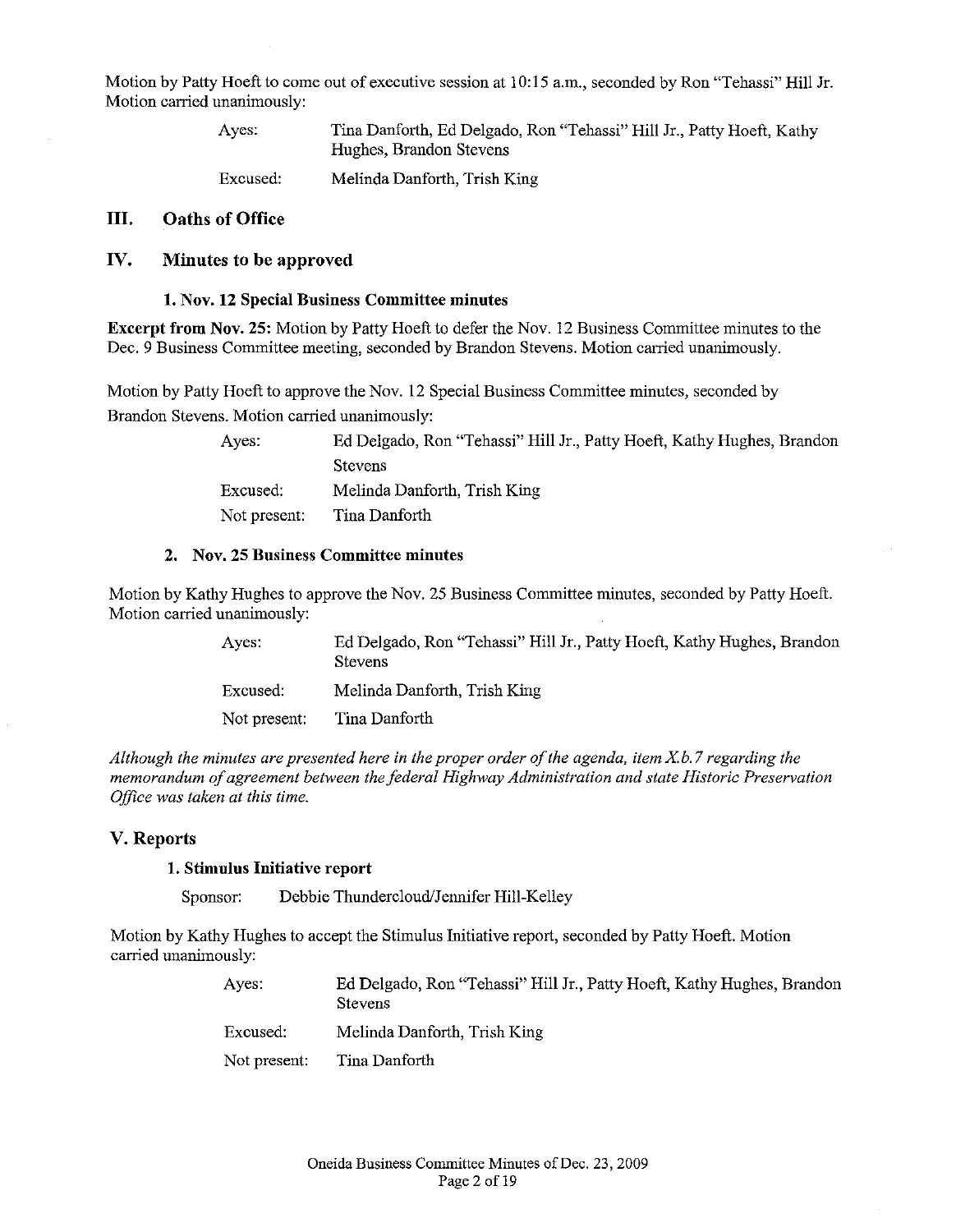## **2. Census Complete Count Committee report**

Sponsor: Debbie Thundercloud/Melissa Nuthals

Motion by Patty Hoeft to approve the Census Complete Count Committee report, seconded by Brandon Stevens. Motion carried unanimously:

| Ayes:        | Ed Delgado, Ron "Tehassi" Hill Jr., Patty Hoeft, Kathy Hughes, Brandon<br><b>Stevens</b> |
|--------------|------------------------------------------------------------------------------------------|
| Excused:     | Melinda Danforth, Trish King                                                             |
| Not present: | Tina Danforth                                                                            |

## **3. SEOTS facility update**

Sponsor: Debbie Thundercloud/Paul Witek

Motion by Ed Delgado to approve the SEOTS facility update, seconded by Patty Hoeft. Motion carried unanimously:

| Ayes.        | Ed Delgado, Ron "Tehassi" Hill Jr., Patty Hoeft, Kathy Hughes, Brandon<br><b>Stevens</b> |
|--------------|------------------------------------------------------------------------------------------|
| Excused:     | Melinda Danforth, Trish King                                                             |
| Not present: | Tina Danforth                                                                            |

## **VI Board, Committees and Commissions Reports**

#### **1. Oneida Powwow Committee report**

| Sponsor: | Lloyd Powless |
|----------|---------------|
|----------|---------------|

Motion by Patty Hoeft to accept the Oneida Powwow Committee report, seconded by Brandon Stevens. Motion carried unanimously:

> Ayes: Ed Delgado, Ron "Tehassi" Hill Jr., Patty Hoeft, Kathy Hughes, Brandon Stevens

Excused: Melinda Danforth, Trish King

Not present: Tina Danforth

## **2. Oneida Personnel Commission report**

Sponsor: Sue Daniels

*Tina Danforth arrived 10:55 a.m.* 

Motion by Brandon Stevens to accept the Oneida Personnel Commission report, seconded by Patty Hoeft. Motion carried with one abstention:

| Aves:      | Ed Delgado, Ron "Tehassi" Hill Jr., Patty Hoeft, Kathy Hughes, Brandon<br><b>Stevens</b> |
|------------|------------------------------------------------------------------------------------------|
| Abstained: | Tina Danforth                                                                            |
| Excused:   | Melinda Danforth, Trish King                                                             |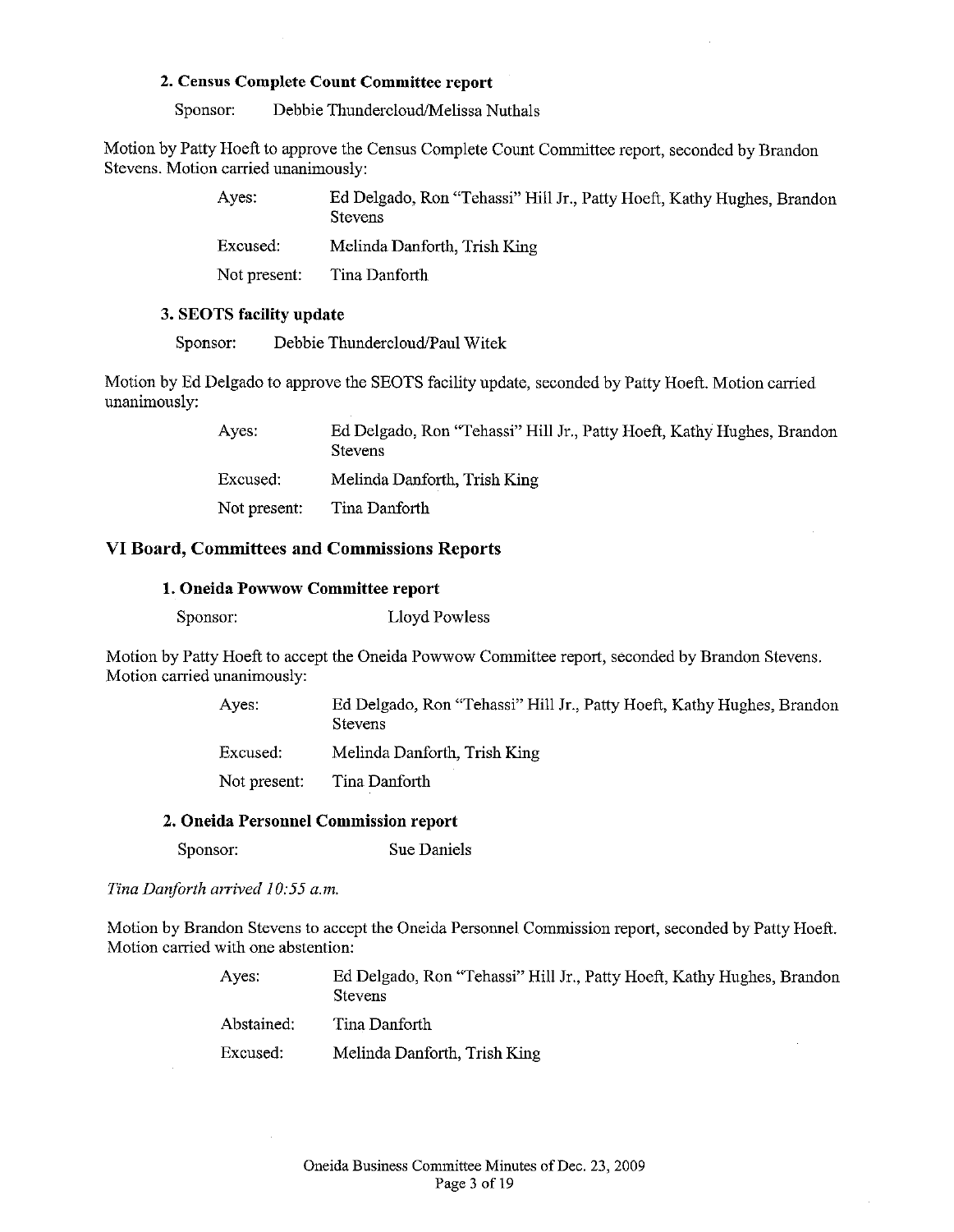## **VII. Travel Reports**

#### **1. WIS DHS Tribal Consultation Nov. 19 Lac du Flambeau, WI**

Sponsor: Kathy Hughes

Motion by Tina Danforth to accept the WIS DHS Tribal consultation travel report, seconded by Patty Hoeft. Motion carried with one abstention:

> Ayes: Abstained: Excused: Tina Danforth, Ed Delgado, Ron "Tehassi" Hill Jr., Patty Hoeft, Brandon **Stevens** Kathy Hughes Melinda Danforth, Trish King

## **2. MAST meeting Dec. 2-3 Mole Lake, WI**

Sponsor: Kathy Hughes

Motion by Ed Delgado to accept the MAST meeting travel report, seconded by Brandon Stevens. Motion carried with one abstention:

> Ayes: Abstained: Excused: Tina Danforth, Ed Delgado, Ron "Tehassi" Hill Jr., Patty Hoeft, Brandon Stevens Kathy Hughes Melinda Danforth, Trish King

**3. Region 5 Operations Committee meeting Oct. 20-21 Grand Portage, MN** 

| Sponsor: | Ron "Tehassi" Hill Jr. |  |
|----------|------------------------|--|
|----------|------------------------|--|

Motion by Kathy Hughes to accept the Region 5 Operations Committee meeting travel report, seconded by Patty Hoeft to approve. Motion carried unanimously:

> Ayes: Tina Danforth, Ed Delgado, Ron "Tehassi" Hill Jr., Patty Hoeft, Kathy Hughes, Brandon Stevens

Excused: Melinda Danforth, Trish King

## **VIII. Follow up Reports/BC Directives from Previous Meetings**

## **1. Head Start concerns regarding federal funding**

Sponsor: Debbie Thundercloud/Bill Gollnick

**Excerpt from Nov. 25:** Motion by Ed Delgado to refer the Head Start financial concerns to the General Manager and the security and safety concerns to the Chief of Staff by Monday, Nov. 30, 2009, and that the Business Committee receive a report of the progress at the Dec. 9, 2009 Business Committee meeting, seconded by Trish King. Motion carried unanimously.

Motion by Ed Delgado to accept the security and safety concern report, seconded by Tina Danforth. Motion carried unanimously:

> Ayes: Tina Danforth, Ed Delgado, Ron "Tehassi" Hill Jr., Patty Hoeft, Kathy Hughes, Brandon Stevens

Excused: Melinda Danforth, Trish King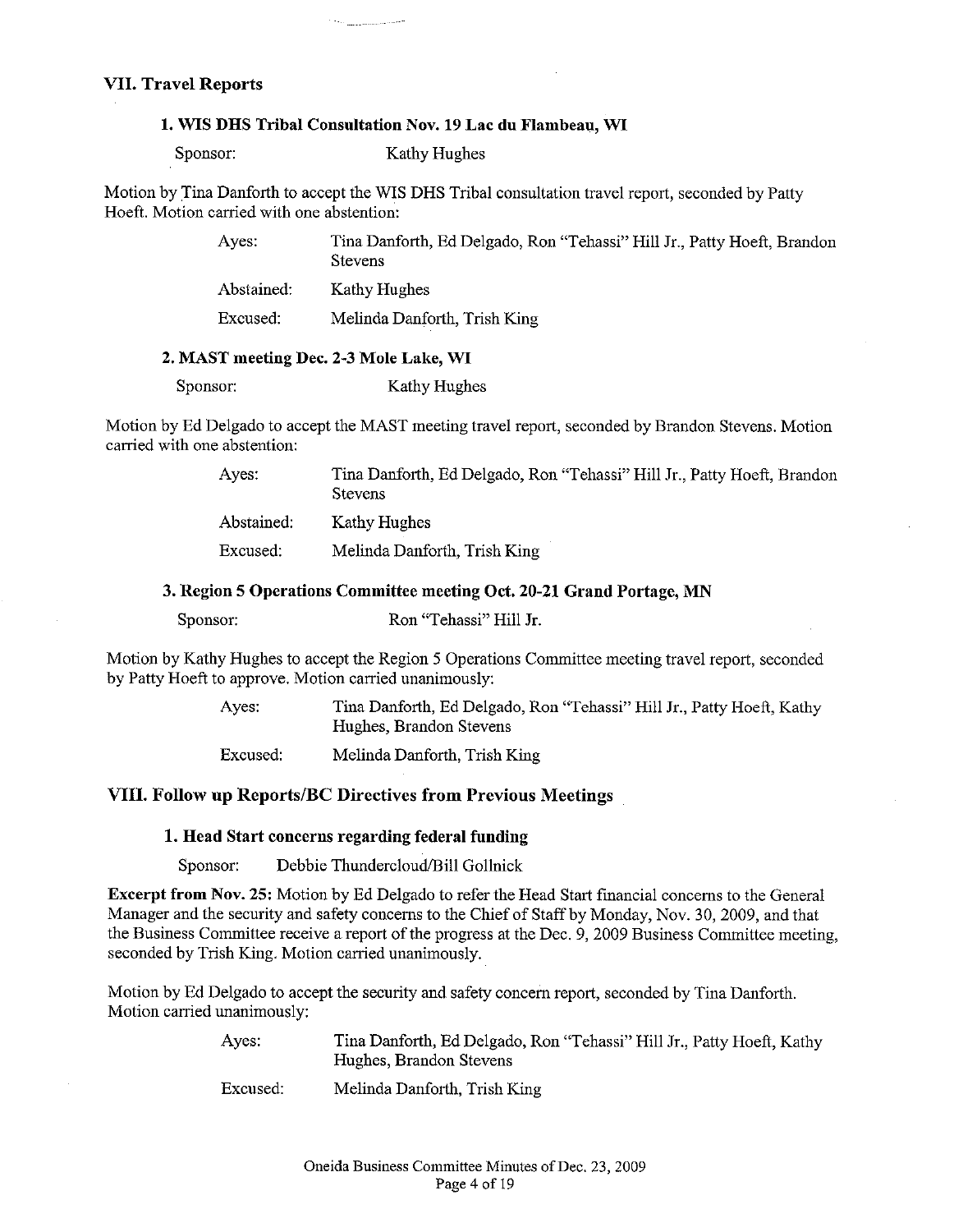Motion by Patty Hoeft to accept the accounting resolution to Head Start, seconded by Kathy Hughes. Motion carried with one abstention:

| Aves.      | Ed Delgado, Ron "Tehassi" Hill Jr., Patty Hoeft, Kathy Hughes, Brandon<br><b>Stevens</b> |
|------------|------------------------------------------------------------------------------------------|
| Abstained: | Tina Danforth                                                                            |
| Excused:   | Melinda Danforth, Trish King                                                             |

## 2. Strictly follow Indian Preference Law policy and procedures of Blue Book

Sponsor: Debbie Thundercloud

Excerpt from Nov. 25: Motion by Ed Delgado to direct the General Manager to strictly follow the Indian Preference Law policy and procedures in the Blue Book with a report on how she will do that at the Dec. 9, 2009 Business Committee meeting, seconded by Tina Danforth. Motion carried unanimously.

Motion by Ed Delgado to approve the Indian preference follow up report, seconded by Tina Danforth. Motion carried unanimously:

| Aves:    | Tina Danforth, Ed Delgado, Ron "Tehassi" Hill Jr., Patty Hoeft, Kathy<br>Hughes, Brandon Stevens |
|----------|--------------------------------------------------------------------------------------------------|
| Excused: | Melinda Danforth, Trish King                                                                     |

Motion by Tina Danforth to direct the General Manager to bring back a report in 30 days to address the GTC mandate that key management positions be filled by tribal members, specifically the MIS manager, seconded by Ed Delgado. Motion carried unanimously:

> Ayes: Tina Danforth, Ed Delgado, Ron "Tehassi" Hill Jr., Patty Hoeft, Kathy Hughes, Brandon Stevens

Excused: Melinda Danforth, Trish King

## 3. Oneida Gaming Commission, Gaming Background Investigations and Human Resources Department memorandum of agreement

Sponsor: Melinda J. Danforth/Shirley Hill

Excerpt from Nov. 25: Motion by Melinda J. Danforth to defer the Oneida Gaming Commission, Gaming Background Investigations and Human Resources Department Memorandum of Agreement to the Dec. 9, 2009 Business Committee meeting, seconded by Brandon Stevens. Motion carried with one abstention.

Motion by Kathy Hughes to approve the Oneida Gaming Commission, Gaming Background Investigations and Human Resources Department Memorandum of Agreement and change the date to Nov. 18, seconded by Brandon Stevens. Motion carried unanimously:

> Ayes: Tina Danforth, Ed Delgado, Ron "Tehassi" Hill Jr., Patty Hoeft, Kathy Hughes, Brandon Stevens

Excused: Melinda Danforth, Trish King

#### 4. Native Ways Workplace Giving Campaign recommendation

Sponsor: Debbie Thundercloud

Excerpt from May 27: Motion by Patty Hoeft to assign the General Manager to analyze the Native Ways proposal for workplace giving and bring back a recommendation to the Business Committee in three months, seconded by Brandon Stevens. Motion carried unanimously.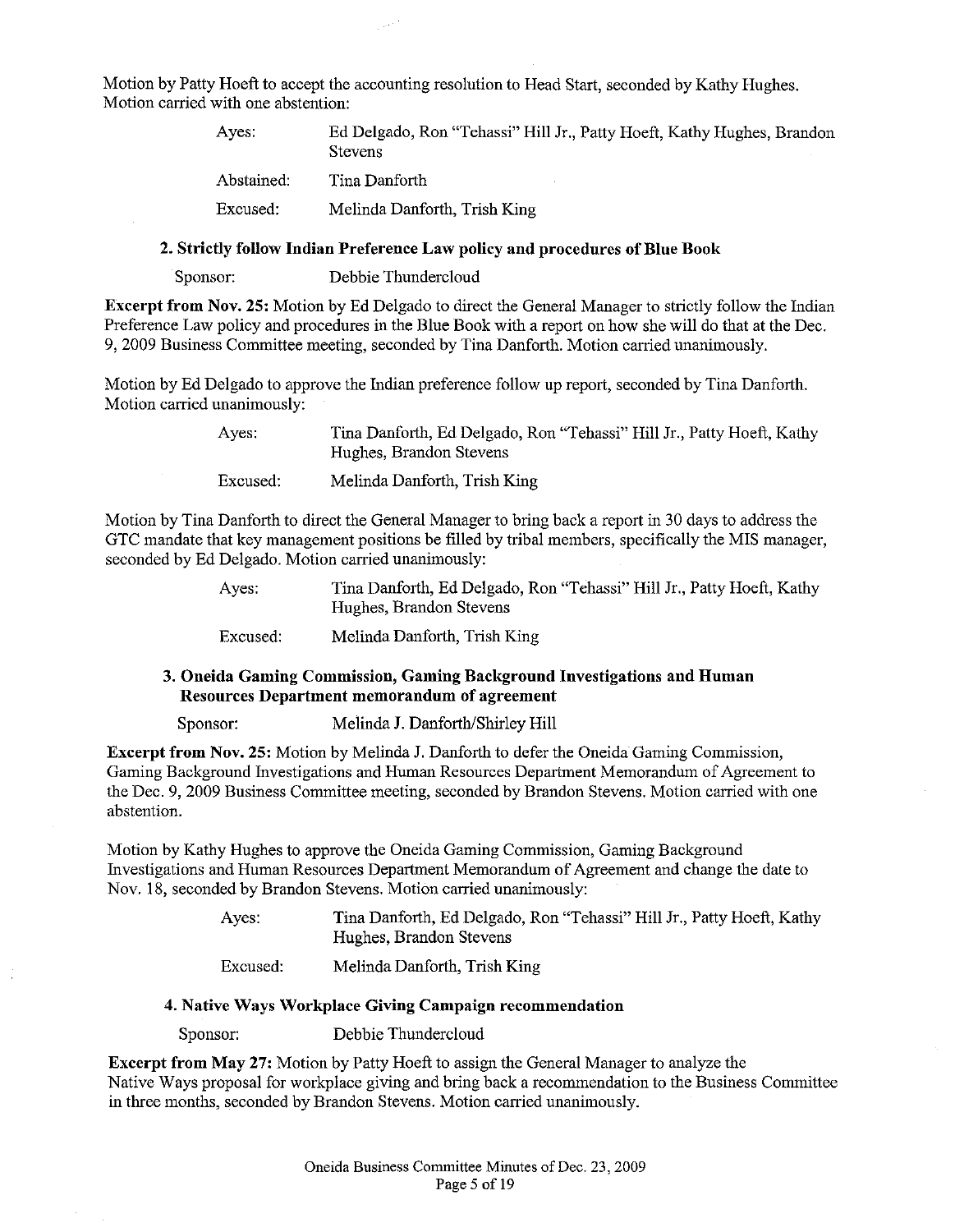**Excerpt from Sept. 9:** Motion by Patty Hoeft to defer the Native Ways Workplace Donation Program report for 60 days, seconded by Brandon Stevens. Motion carried unanimously.

Motion by Ed Delgado to approve the Native Ways Workplace Giving Campaign recommendations: I. Ten percent of the proceeds shall go to the Federation to fund administrative costs including staff, provided that this percentage shall be reviewed annually to ensure that the organization is adequately funded, 2. Ten percent of the proceeds shall be placed in a Common Fund to be divided equally among the members, 3. All remaining funds shall be distributed according to the designation of the donor, that donors shall be provided with the opportunity to designate any individual member of the Federation as the recipient for a gift or may designate that a gift shall be provided to the Federation itself, and that all gifts to the Federation shall be divided equally among the members recommendations, seconded by Brandon Stevens. Motion carried unanimously:

| Ayes.    | Tina Danforth, Ed Delgado, Ron "Tehassi" Hill Jr., Patty Hoeft, Kathy<br>Hughes, Brandon Stevens |
|----------|--------------------------------------------------------------------------------------------------|
| Excused: | Melinda Danforth, Trish King                                                                     |

## **IX. General Tribal Council**

## **a. Petitions**

## **1. Withdraw GTC petition re: hyperbaric oxygen chamber by Madelyn Genskow and Amelia Cornelius**

Sponsor: Patty Hoeft/Madelyn Genskow/Amelia Cornelius

Motion by Brandon Stevens to accept the request by tribal members Madelyn Genskow and Amelia Cornelius to withdraw their petition regarding the purchase of a hyperbaric oxygen chamber, seconded by Ron "Tehassi" Hill Jr. Motion carried unanimously:

| Aves:    | Tina Danforth, Ed Delgado, Ron "Tehassi" Hill Jr., Patty Hoeft, Kathy<br>Hughes, Brandon Stevens |
|----------|--------------------------------------------------------------------------------------------------|
| Excused: | Melinda Danforth, Trish King                                                                     |

## **b. Meetings**

## **1. Land Claims request for Jan. 30, 2010 GTC agenda**

Sponsor: Patty Hoeft/Loretta Metoxen

Motion by Tina Danforth to accept the land claims request as FYI, seconded by Kathy Hughes. Motion carried unanimously:

| Ayes: | Tina Danforth, Ed Delgado, Ron "Tehassi" Hill Jr., Patty Hoeft, Kathy |
|-------|-----------------------------------------------------------------------|
|       | Hughes, Brandon Stevens                                               |

Excused: Melinda Danforth, Trish King

Motion by Patty Hoeft to revise the agenda to add an item to the Jan. 30, 2010 GTC agenda that will allow the Land Claims Commission to make a presentation about their budget request to GTC, seconded by Brandon Stevens. Motion failed with one for and five opposed:

| Ayes:    | Patty Hoeft                                                                                |
|----------|--------------------------------------------------------------------------------------------|
| Opposed: | Tina Danforth, Ed Delgado, Ron "Tehassi" Hill Jr., Kathy Hughes,<br><b>Brandon Stevens</b> |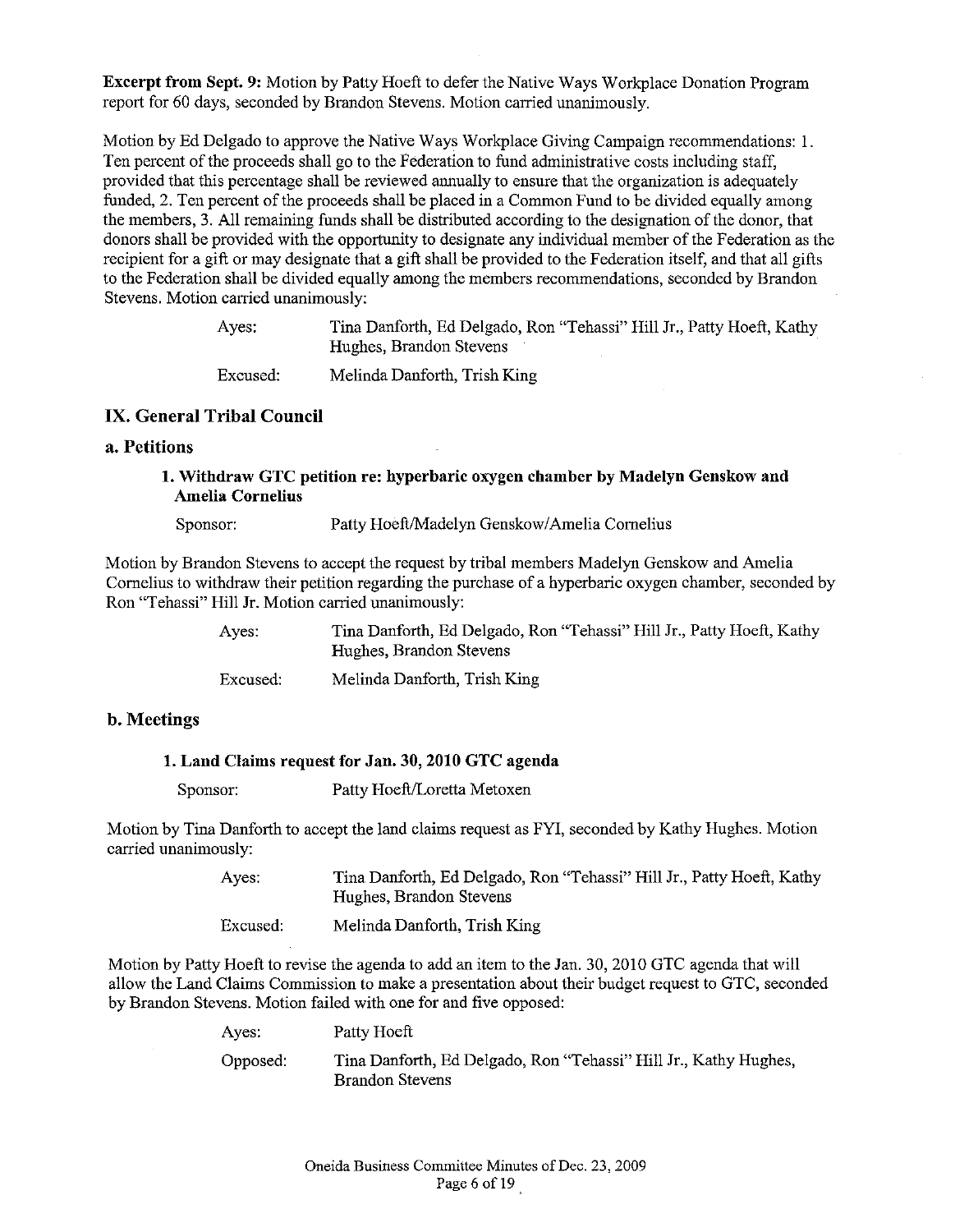#### Excused: Melinda Danforth, Trish King

#### **2. Benefits Book request of postcard if interested in receiving book**

Sponsor: Debbie Thundercloud

Motion by Patty Hoeft to table, seconded by Kathy Hughes. Motion carried with one opposed:

| Ayes:    | Ed Delgado, Ron "Tehassi" Hill Jr., Patty Hoeft, Kathy Hughes, Brandon<br><b>Stevens</b> |
|----------|------------------------------------------------------------------------------------------|
| Opposed: | Tina Danforth                                                                            |
| Excused: | Melinda Danforth, Trish King                                                             |

Motion by Kathy Hughes to recess at 12:09 p.m. for 15 minutes, seconded by Patty Hoeft. Motion carried with one opposition:

| Ayes:    | Ed Delgado, Ron "Tehassi" Hill Jr., Patty Hoeft, Kathy Hughes, Brandon<br><b>Stevens</b> |
|----------|------------------------------------------------------------------------------------------|
| Opposed: | Tina Danforth                                                                            |
| Excused: | Melinda Danforth, Trish King                                                             |

Motion by Kathy Hughes to come back into session at 12:30 p.m., seconded by Patty Hoeft. Motion carried unanimously:

| Aves:        | Tina Danforth, Ed Delgado, Patty Hoeft, Kathy Hughes |
|--------------|------------------------------------------------------|
| Excused:     | Melinda Danforth, Trish King                         |
| Not present: | Ron "Tehassi" Hill Jr., Brandon Stevens              |

*Ron "Tehassi" Hill Jr. arrived 12:32 p.m., Brandon Stevens arrived 12:35 p.m.* 

Motion by Ron "Tehassi" Hill Jr. to take from the table, seconded by Patty Hoeft. Motion carried unanimously:

| Ayes:    | Tina Danforth, Ed Delgado, Ron "Tehassi" Hill Jr., Patty Hoeft, Kathy<br>Hughes, Brandon Stevens |
|----------|--------------------------------------------------------------------------------------------------|
| Excused: | Melinda Danforth, Trish King                                                                     |

Motion by Kathy Hughes to accept the legal opinion and approve the recommendation of the General Manager to request an amendment from the GTC on the distribution of the Benefits book, seconded by Brandon Stevens. Motion carried with two abstentions:

| Ayes:      | Ron "Tehassi" Hill Jr., Patty Hoeft, Kathy Hughes, Brandon Stevens |
|------------|--------------------------------------------------------------------|
| Abstained: | Tina Danforth, Ed Delgado                                          |
| Excused:   | Melinda Danforth, Trish King                                       |

*Although the series of actions regarding the motion to table is presented here together, the actual discussion occurred later in the meeting after agenda item* XV. *Additions.* 

i,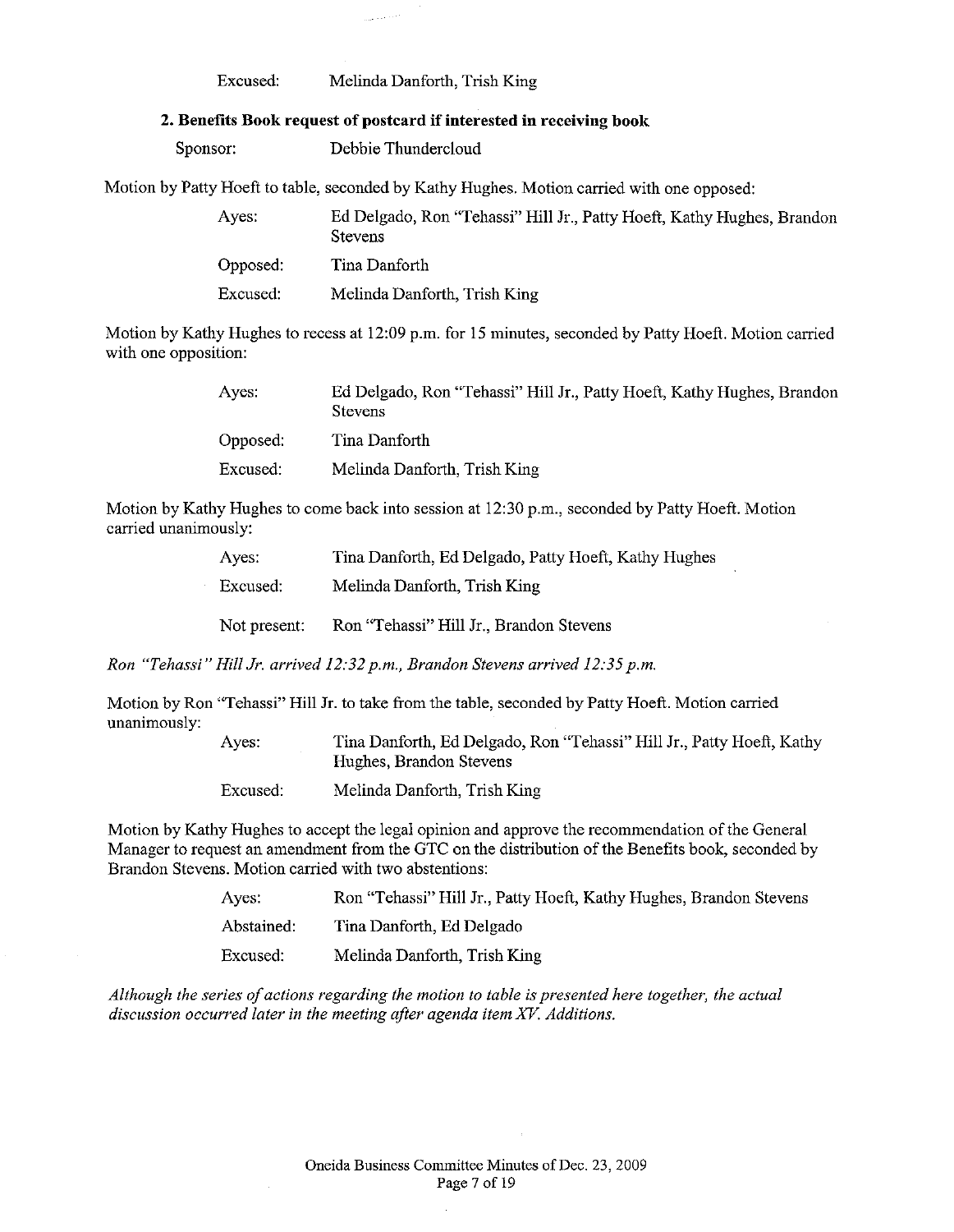## **X. New Business**

## **a. Resolutions**

## **1. Rescind resolution 3-23-05-B Opposition of Roundabouts at the Intersection of Hwy 172 & Pine Tree Road**

Sponsor: Ron "Tehassi" Hill Jr.

Motion by Patty Hoeft to rescind resolution 3-23-05-B Oppositions of Roundabouts at the Intersection of Highway 172 and Pine Tree Road, seconded by Kathy Hughes. Motion carried with one abstention:

| Ayes:        | Ed Delgado, Patty Hoeft, Kathy Hughes   |
|--------------|-----------------------------------------|
| Abstained:   | Tina Danforth                           |
| Excused:     | Melinda Danforth, Trish King            |
| Not present: | Ron "Tehassi" Hill Jr., Brandon Stevens |

#### **2. Oneida Housing Authority Admissions and Occupancy Policy**

Sponsor: Ed Delgado

Motion by Patty Hoeft to adopt resolution 12-23-09-A Oneida Housing Authority Admissions and Occupancy Policy, seconded by Ed Delgado. Motion carried with one abstention:

| Ayes.      | Tina Danforth, Ed Delgado, Ron "Tehassi" Hill Jr., Patty Hoeft, Kathy<br>Hughes |
|------------|---------------------------------------------------------------------------------|
| Abstained: | <b>Brandon Stevens</b>                                                          |
| Excused:   | Melinda Danforth, Trish King                                                    |

## **3. Rolling Hills subdivision and ARRA contract for engineering**

Sponsor: Debbie Thundercloud/Mike Finn

Motion by Brandon Stevens to approve the Rolling Hills subdivision and ARRA contract for engineering, seconded by Ron "Tehassi" Hill Jr. Motion carried unanimously:

> Ayes: Tina Danforth, Ed Delgado, Ron "Tehassi" Hill Jr., Patty Hoeft, Kathy Hughes, Brandon Stevens

Excused: Melinda Danforth, Trish King

## **b. Requests**

#### **1. Environmental Resources Board appointment recommendation**

Sponsor: Rick Hill

Motion by Kathy Hughes to approve the recommendation to appoint Marlene Garvey to the Environmental Resources Board, seconded Tina Danforth. Motion carried unanimously:

> Ayes: Tina Danforth, Ed Delgado, Ron "Tehassi" Hill Jr., Patty Hoeft, Kathy Hughes, Brandon Stevens

Excused: Melinda Danforth, Trish King

#### **2. Oneida Library Board appointment recommendation**

Sponsor: Rick Hill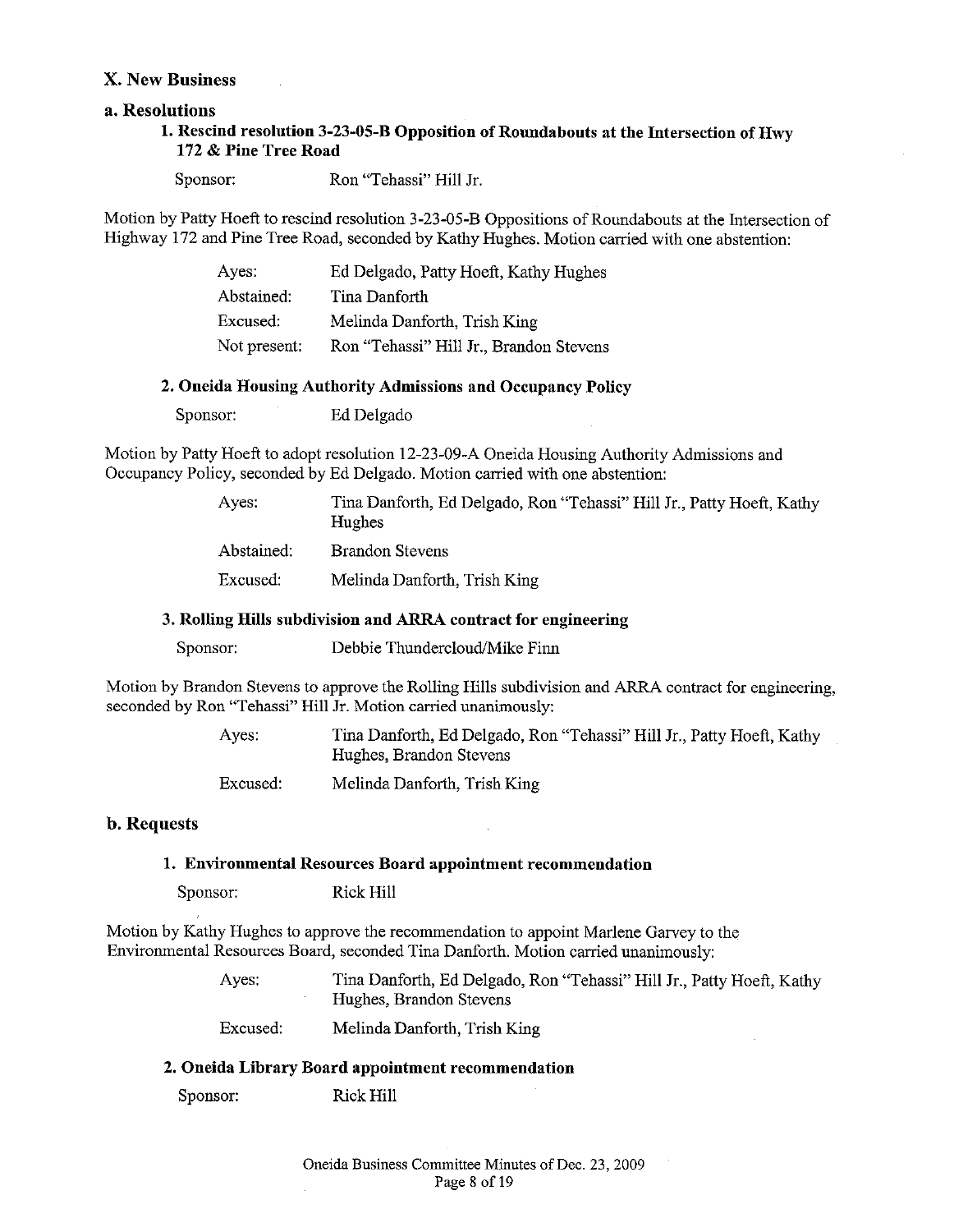Motion by Patty Hoeft to approve the appointment recommendation of Danielle White for the first seat and Charlene Elsie Cornelius to fill the remainder of the term of the second seat to the Oneida Library Board, seconded by Ron "Tehassi" Hill Jr. Motion carried unanimously:

| Ayes: | Tina Danforth, Ed Delgado, Ron "Tehassi" Hill Jr., Patty Hoeft, Kathy |
|-------|-----------------------------------------------------------------------|
|       | Hughes, Brandon Stevens                                               |

Excused: Melinda Danforth, Trish King

#### **3. Oneida Personnel Commission appointment recommendation**

Sponsor: Rick Hill

Motion by Patty Hoeft to approve the appointment recommendation of Shannon Hill to the Oneida Personnel Commission, seconded by Ron "Tehassi" Hill Jr. Motion carried unanimously:

> Ayes: Tina Danforth, Ed Delgado, Ron "Tehassi" Hill Jr., Patty Hoeft, Kathy Hughes, Brandon Stevens

Excused: Melinda Danforth, Trish King

#### **4. Oneida Nation Veterans Affairs Committee appointment recommendation**

Sponsor: Rick Hill

Motion by Kathy Hughes to approve the appointments of Janet Malcolm, Wendall McLester and Cletus Ninham to the Oneida Nation Veterans Affairs Committee, seconded by Brandon Stevens. Motion carried with one abstention:

| Aves:      | Tina Danforth, Ed Delgado, Ron "Tehassi" Hill Jr., Kathy Hughes,<br><b>Brandon Stevens</b> |
|------------|--------------------------------------------------------------------------------------------|
| Abstained: | Patty Hoeft                                                                                |
| Excused:   | Melinda Danforth, Trish King                                                               |

# **5. Approve recommendation to WI Conncil on Offender Reentry**

Sponsor: Melinda Danforth

Motion by Brandon Stevens to appoint Councilwoman Melinda Danforth to the Council on Offender Reentry and approve the Chair's office to send a letter to Governor Doyle to Corrections Secretary Raemisch reflecting that support, seconded by Patty Hoeft. Motion carried unanimously:

> Ayes: Tina Danforth, Ed Delgado, Ron "Tehassi" Hill Jr., Patty Hoeft, Kathy Hughes, Brandon Stevens

Excused: Melinda Danforth, Trish King

#### **6. Balance Scorecard FY2009**

Sponsor: Debbie Thundercloud/Bill Gollnick

Motion by Kathy Hughes to approve the Balance Scorecard FY2009, seconded by Ron "Tehassi" Hill Jr. Motion carried with one opposed and one abstention:

| Ayes:      | Ron "Tehassi" Hill Jr., Patty Hoeft, Kathy Hughes, Brandon Stevens |
|------------|--------------------------------------------------------------------|
| Opposed:   | Ed Delgado                                                         |
| Abstained: | Tina Danforth                                                      |
| Excused:   | Melinda Danforth, Trish King                                       |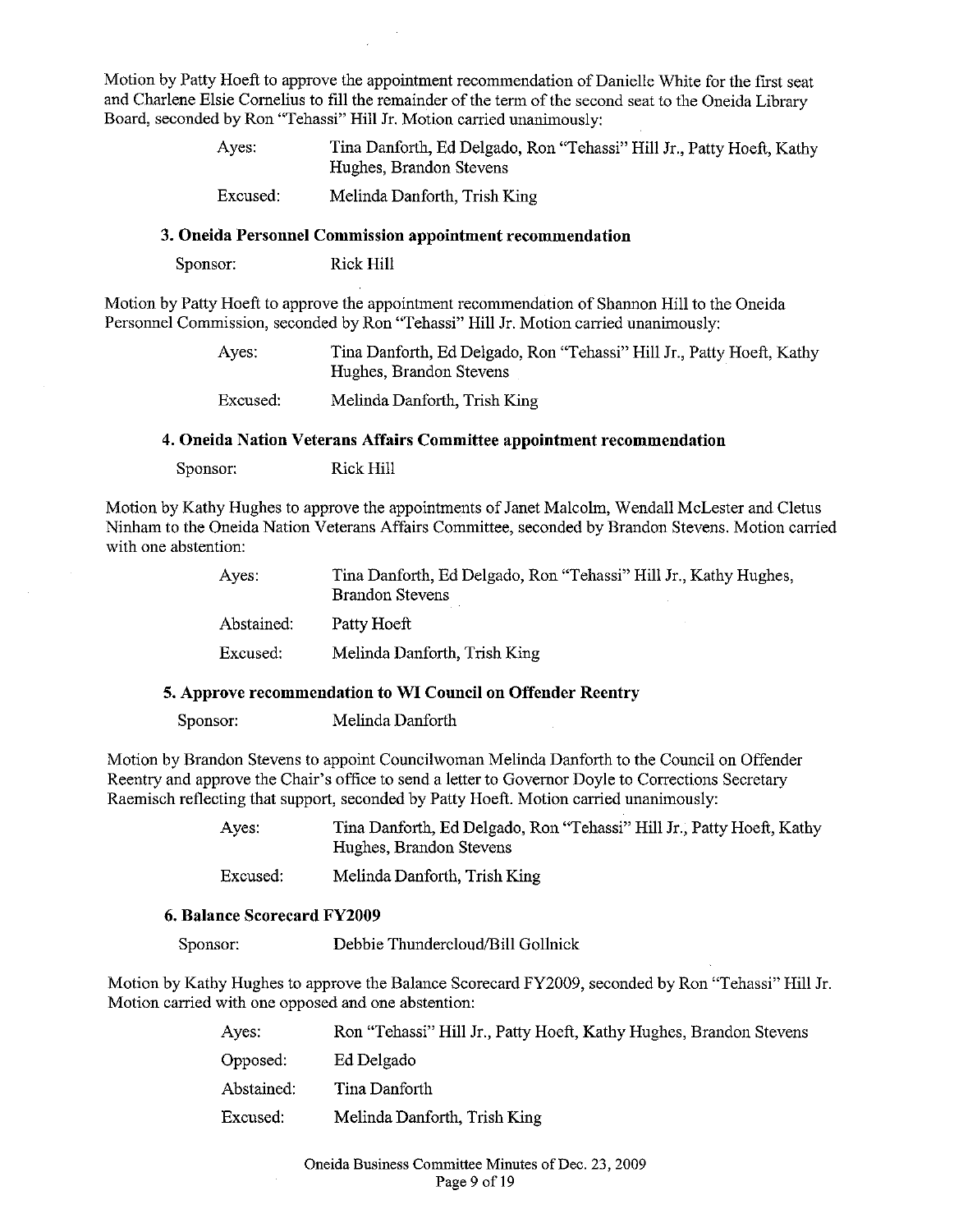## 7. **Memorandum of agreement between the Federal Highway Administration and the WI State Historic Preservation Office**

Sponsor: Debbie Thundercloud/Corina Burke

Motion by Kathy Hughes to approve the Memorandum of Agreement between the Federal Highway Administration and the Wisconsin State Historic Preservation Office Submitted to the Advisory Council on Historic Preservation Pursuant to 36CFR 800.6(b)(iv) Regarding Construction of US 41/WI 29 Interchange and to include the Chairman's signature, seconded by Ed Delgado. Motion carried unanimously:

| Ayes: | Tina Danforth, Ed Delgado, Ron "Tehassi" Hill Jr., Patty Hoeft, Kathy<br>Hughes, Brandon Stevens |
|-------|--------------------------------------------------------------------------------------------------|
|       |                                                                                                  |

Excused: Melinda Danforth, Trish King

## **8. Additional funding for OTIE to increase their financial instruments**

Sponsor: Kathy Hughes/Tom Wilbur

Motion by Ed Delgado to defer to the CFO the investment and collateral request for further study and work and bring back a report in 60 days, seconded by Ron "Tehassi" Hill Jr. Motion carried with two opposed:

| Ayes:    | Ed Delgado, Ron "Tehassi" Hill Jr., Patty Hoeft, Brandon Stevens                                                                                                                                                                                                                                                                                                                                                                                                                                                                                                                                                                                                                                                                                                                                                                                                                                                                                                                                                   |
|----------|--------------------------------------------------------------------------------------------------------------------------------------------------------------------------------------------------------------------------------------------------------------------------------------------------------------------------------------------------------------------------------------------------------------------------------------------------------------------------------------------------------------------------------------------------------------------------------------------------------------------------------------------------------------------------------------------------------------------------------------------------------------------------------------------------------------------------------------------------------------------------------------------------------------------------------------------------------------------------------------------------------------------|
| Opposed: | Tina Danforth, Kathy Hughes                                                                                                                                                                                                                                                                                                                                                                                                                                                                                                                                                                                                                                                                                                                                                                                                                                                                                                                                                                                        |
| Excused: | Melinda Danforth, Trish King                                                                                                                                                                                                                                                                                                                                                                                                                                                                                                                                                                                                                                                                                                                                                                                                                                                                                                                                                                                       |
|          | For the record: Tina Danforth opposed the motion because it is not the CFO's job to go<br>back and find money or opportunities to infuse capital or collateral from<br>outside corporations. My CFO is very busy with many things<br>operationally of the tribe, and other fiscal responsibilities and to continue<br>to have him review things that I don't' believe are within his job<br>responsibilities. OTIE should be provide whatever they need to provide<br>and I believe they have provided and believe the CFO has given his<br>recommendation. I am also concerned that the Audit Director for my<br>office on Monday, the reason why the Audit wasn't completed by<br>McGladery and Pullen because we were waiting for OTIE information.<br>We have expectations of our corporations and we expect them to be<br>followed and when they don't meet those expectations, it has a barring<br>on our ability to do our job for General Tribal Council so I don't support<br>this interaction right now. |

Motion by Kathy Hughes to approve First Amendment to Guaranty, the line of credit for 90 days, seconded by Brandon Stevens. Motion carried with one opposed:

| Ayes:    | Ed Delgado, Ron "Tehassi" Hill Jr., Patty Hoeft, Kathy Hughes, Brandon<br><b>Stevens</b>                                                                                                                                                   |
|----------|--------------------------------------------------------------------------------------------------------------------------------------------------------------------------------------------------------------------------------------------|
| Opposed: | Tina Danforth                                                                                                                                                                                                                              |
| Excused: | Melinda Danforth, Trish King                                                                                                                                                                                                               |
|          | For the record: Tina Danforth opposed again because of my statements earlier that I<br>don't believe that we have the capacity to make this guaranty in the event<br>that this capital call were to occur is very concerning for me and my |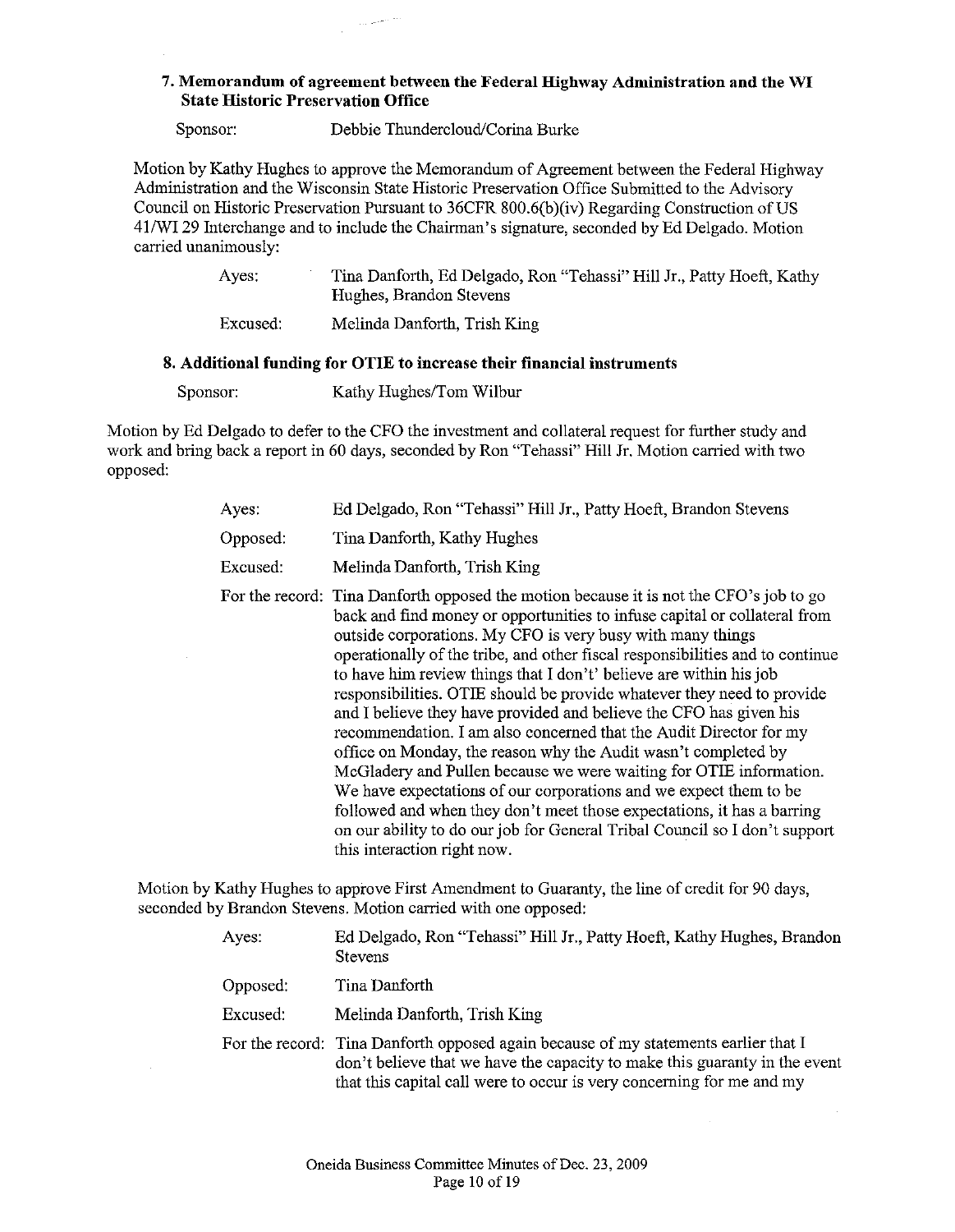capacity as the Treasurer about the commitments that we continue to make on behalf of OTIE.

## 9. Delayed filing of tribal marriage certificates with State of WI

Sponsor: Patty Hoeft

Motion by Patty Hoeft to approve the tribal marriage certificates status report, seconded by Kathy Hughes. Motion carried unanimously:

> Ayes: Tina Danforth, Ed Delgado, Ron "Tehassi" Hill Jr., Patty Hoeft, Kathy Hughes, Brandon Stevens

Excused: Melinda Danforth, Trish King

Motion by Patty Hoeft to approve spending \$460 on the filing fee payment to the state of WI from the Oneida Business Committee's budget, seconded by Kathy Hughes. Motion carried with one abstention:

> Ayes: Ed Delgado, Ron "Tehassi" Hill Jr., Patty Hoeft, Kathy Hughes, Brandon **Stevens** Abstained: Tina Danforth Excused: Melinda Danforth, Trish King

#### 10. Law office conduct an analysis and legal review of the BIA

Sponsor: Trish King

Motion by Kathy Hughes to approve the Law office to conduct an analysis and legal review of the Bureau of Indian Affairs proposed 25 CFR changes outlined in the letter received by the Tribe on Nov. 30 included in the letter is the outlined of the proposed changes, the consultation schedule and the draft language, seconded by Brandon Stevens. Motion carried unanimously:

> Ayes: Excused: Tina Danforth, Ed Delgado, Ron "Tehassi" Hill Jr., Patty Hoeft, Kathy Hughes, Brandon Stevens Melinda Danforth, Trish King

#### 11. Approve recommendation received from the BC's direct reports re: wage reduction

Sponsor: Kathy Hughes

Motion by Kathy Hughes to accept the wage reduction report, seconded by Brandon Stevens. Motion carried with three for, two opposed and one abstention:

| Ayes:      | Ron "Tehassi" Hill Jr., Kathy Hughes, Brandon Stevens                                 |
|------------|---------------------------------------------------------------------------------------|
| Opposed:   | Ed Delgado, Patty Hoeft                                                               |
| Abstained: | Tina Danforth                                                                         |
| Excused:   | Melinda Danforth, Trish King                                                          |
|            | For the record: Ed Delgado opposed because given the current status of the budget and |
|            | our economy that we can't afford the pay the wages for the executive                  |
|            | staff that is currently proposed and don't believe that three percent is              |
|            | adequate.                                                                             |
|            | For the record: Tina Danforth abstained because I don't agree with some of the        |
|            | conditions of the documents and it is a conflict of interest for them to              |
|            | write about a document of themselves.                                                 |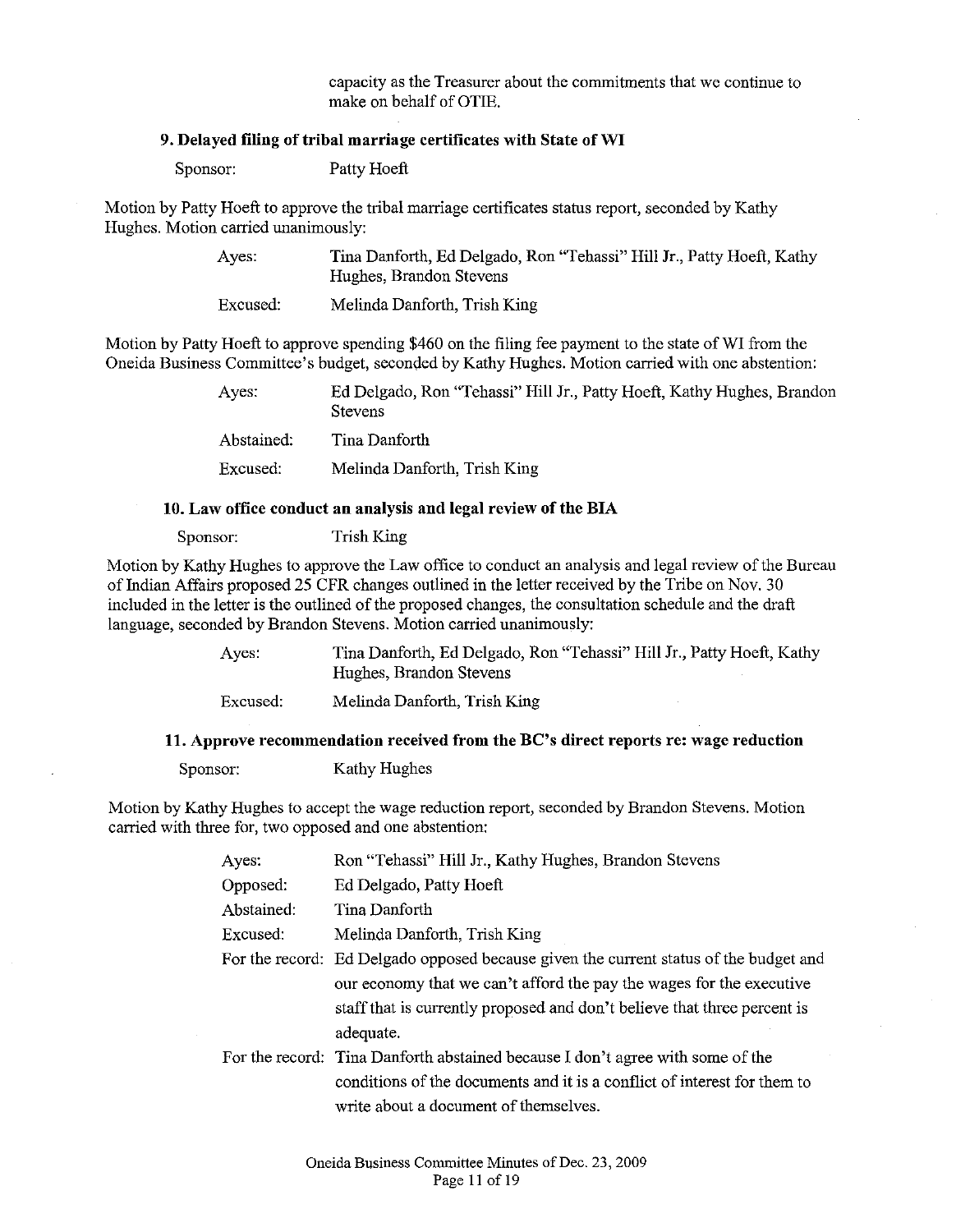Motion by Kathy Hughes to approve the first amendment to the employment contract which states the contract by and between Chief Counsel and the Oneida Tribe is amended as follows: I. The negotiated wage is hereby reduced 3 percent effective Jan. 3, 2010 and to remain in effect until Oct. 2, 2010. 2. Unless additional action is taken prior to Oct. 2, 2010 the originally negotiated wage shall be reinstated on Oct. 3, 2010, seconded by Brandon Stevens. Vote tied with three for and three opposed. Chairman voted. Motion carried with four for and three opposed.

| Ayes:    | Ron "Tehassi" Hill Jr., Rick Hill, Kathy Hughes, Brandon Stevens |
|----------|------------------------------------------------------------------|
| Opposed: | Tina Danforth, Ed Delgado, Patty Hoeft                           |
| Tie:     | Chairman Rick Hill voted in favor of the motion.                 |
| Excused: | Melinda Danforth, Trish King                                     |

Motion by Kathy Hughes to approve the first amendment to the employment contract which states the contract by and between the General Manager and the Oneida Tribe is amended as follows: 1. The negotiated wage is hereby reduced 3 percent effective Jan. 3, 2010 and to remain in effect until Oct. 2, 2010, 2. Unless additional action is taken prior to Oct. 2, 2010 the originally negotiated wage shall be reinstated on Oct. 3, 2010, seconded by Brandon Stevens. Vote tied with three for and three opposed. Chairman voted. Motion carried with four for and three opposed:

| Ayes:    | Ron "Tehassi" Hill Jr., Rick Hill, Kathy Hughes, Brandon Stevens |
|----------|------------------------------------------------------------------|
| Opposed: | Tina Danforth, Ed Delgado, Patty Hoeft                           |
| Excused: | Melinda Danforth, Trish King                                     |

Motion by Kathy Hughes to approve the first amendment to the employment contract which states the contract by and between the Gaming General Manager and the Oneida Tribe is amended as follows: 1. The negotiated wage is hereby reduced 3 percent effective Jan. 3, 2010 and to remain in effect until Oct. 2, 2010. 2. Unless additional action is taken prior to Oct. 2, 2010 the originally negotiated wage shall be reinstated on Oct. 3, 2010, seconded by Brandon Stevens. Vote tied with three for and three opposed. Chairman voted. Motion carried with four for and three opposed:

| Aves:    | Ron "Tehassi" Hill Jr., Rick Hill, Kathy Hughes, Brandon Stevens |
|----------|------------------------------------------------------------------|
| Opposed: | Tina Danforth, Ed Delgado, Patty Hoeft                           |
| Excused: | Melinda Danforth, Trish King                                     |

Motion by Kathy Hughes to approve the first amendment to the employment contract which states the contract by and between the Chief Financial Officer and the Oneida Tribe is. amended as follows: I. The negotiated wage is hereby reduced 3 percent effective Jan. 3, 2010 and to remain in effect until Oct. 2, 2010. 2. Unless additional action is taken prior to Oct. 2, 2010 the originally negotiated wage shall be reinstated on Oct. 3, 2010, seconded by Brandon Stevens. Vote tied with three for and three opposed. Chairman voted. Motion carried with four for and three opposed:

| Ayes:    | Ron "Tehassi" Hill Jr., Rick Hill, Kathy Hughes, Brandon Stevens |
|----------|------------------------------------------------------------------|
| Opposed: | Tina Danforth, Ed Delgado, Patty Hoeft                           |
| Excused: | Melinda Danforth, Trish King                                     |

Motion by Kathy Hughes to approve the first amendment to the employment contract which states the contract by and between the Chief of Staff and the Oneida Tribe is amended as follows: I. The negotiated wage is hereby reduced 3 percent effective Jan. 3, 2010 and to remain in effect until Oct. 2, 2010. 2. Unless additional action is taken prior to Oct. 2, 2010 the originally negotiated wage shall be reinstated on Oct. 3, 2010, seconded by Brandon Stevens. Motion carried with three for, two opposed and one abstention: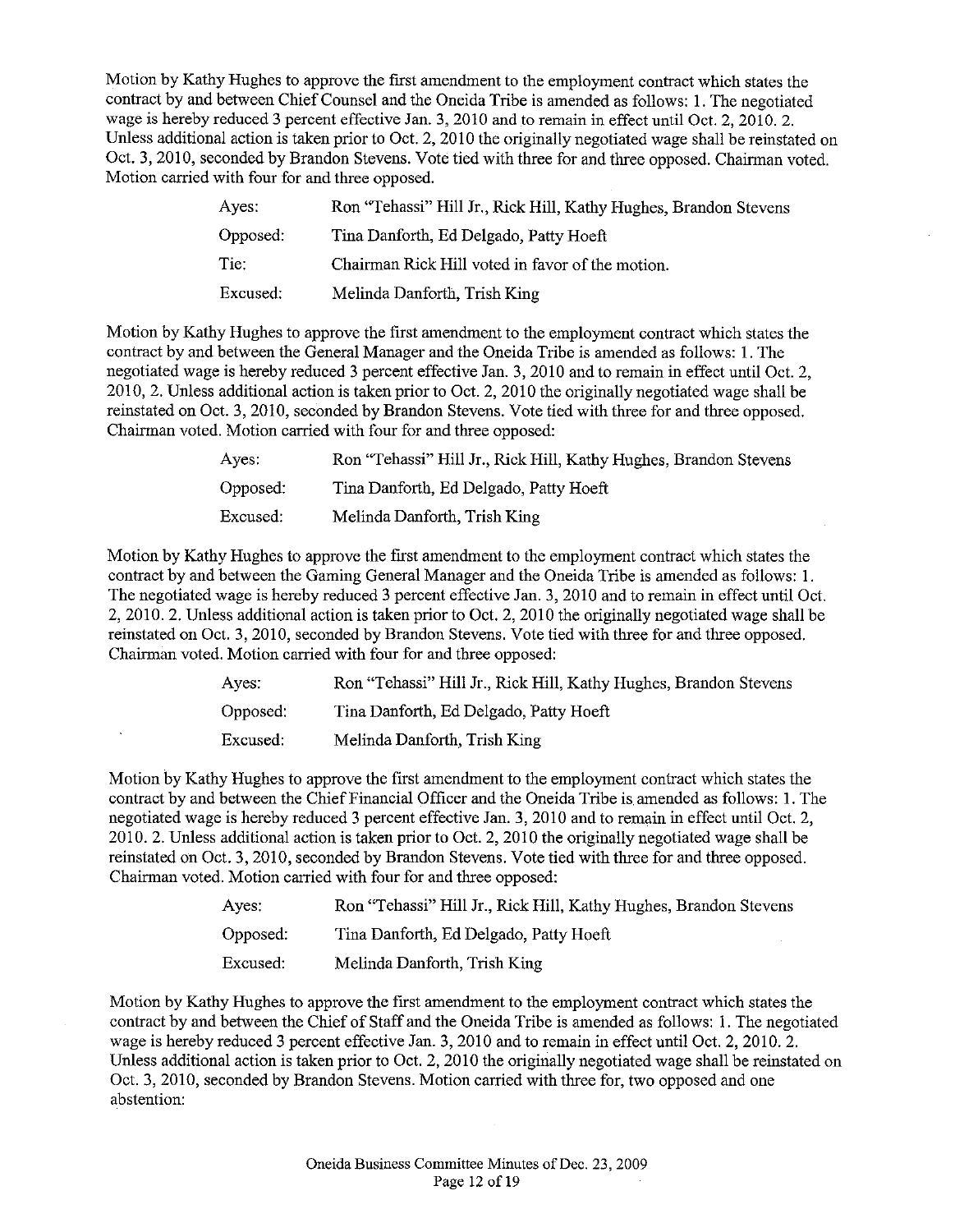| Ayes:      | Ron "Tehassi" Hill Jr., Kathy Hughes, Brandon Stevens                                                                                                                                                                                                                        |
|------------|------------------------------------------------------------------------------------------------------------------------------------------------------------------------------------------------------------------------------------------------------------------------------|
| Opposed:   | Ed Delgado, Patty Hoeft                                                                                                                                                                                                                                                      |
| Abstained: | Tina Danforth                                                                                                                                                                                                                                                                |
| Excused:   | Melinda Danforth, Trish King                                                                                                                                                                                                                                                 |
|            | For the record: Tina Danforth opposed and abstained because it doesn't really have an<br>impact on the budget and the goals of cost containment even though we<br>are saying it is not and, it's going to cost more to administer than what<br>we'll realize in the savings. |

#### **c. Travel Requests**

#### **1. Retro-approve White House Holiday reception Dec. 14-16, Washington D.C.**

Sponsor: Rick Hill

Motion by Tina Danforth to retro-approve travel for Chairman Hill to Washington D.C. Dec. 14 through 16, seconded by Kathy Hughes. Motion carried unanimously:

> Ayes: Tina Danforth, Ed Delgado, Ron "Tehassi" Hill Jr., Patty Hoeft, Kathy Hughes, Brandon Stevens

Excused: Melinda Danforth, Trish King

## **2. Third Annual Tribal Casino & Hotel Development conference Feb. 16-18, 2010, Temecula, CA**

Sponsor: Ron "Tehassi" Hill Jr.

Motion by Ed Delgado to approve travel request for Ron "Tehassi" Hill Jr. to attend the Third Annual Tribal Casino and Hotel Development conference Feb. 16 through 18,2010 in Temecula, CA., seconded by Brandon Stevens. Motion carried with two abstentions:

| Aves:      | Ed Delgado, Patty Hoeft, Kathy Hughes, Brandon Stevens |
|------------|--------------------------------------------------------|
| Abstained: | Tina Danforth, Ron "Tehassi" Hill Jr.                  |
| Excused:   | Melinda Danforth, Trish King                           |

## **XI. Community Development Planning Committee**

## **XII. Finance Committee**

#### **1. Dec. 4 Finance Committee minutes**

Sponsor: Tina Danforth

Motion by Brandon Stevens to approve the Dec. 4 Finance Committee minutes, seconded by Kathy Hughes. Motion carried unanimously:

> Ayes: Tina Danforth, Ed Delgado, Ron "Tehassi" Hill Jr., Patty Hoeft, Kathy Hughes, Brandon Stevens

Excused: Melinda Danforth, Trish King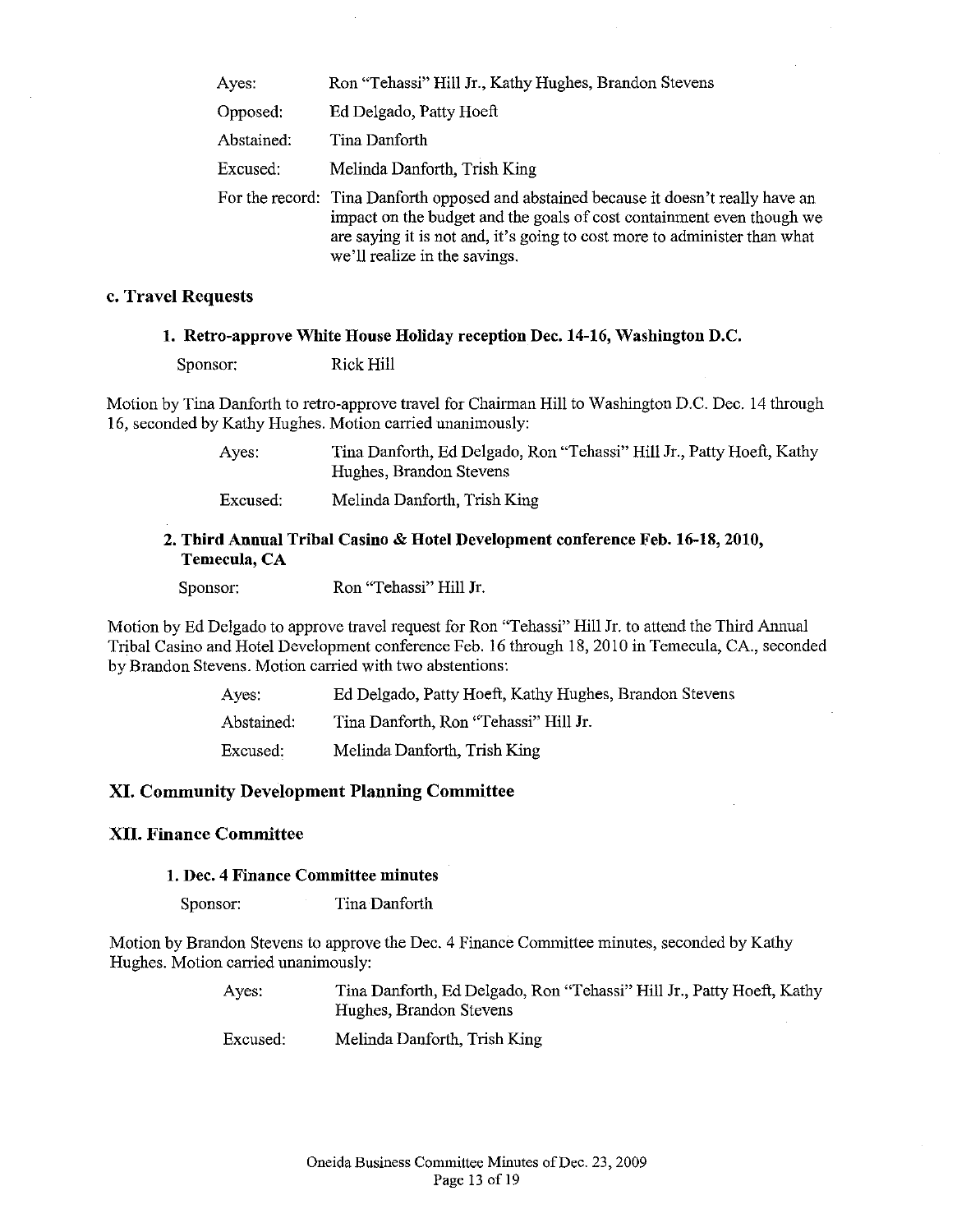## **XIII. Legislative Operating Committee**

#### **1. Dec. 2 LOC meeting minutes**

Sponsor: Trish King

Motion by Ed Delgado to approve the Dec. 2 Legislative Operating Committee minutes, seconded by Patty Hoeft. Motion carried unanimously:

> Ayes: Tina Danforth, Ed Delgado, Ron "Tehassi" Hill Jr., Patty Hoeft, Kathy Hughes, Brandon Stevens

Excused: Melinda Danforth, Trish King

#### **2. Clean Air Policy Amendments resolution**

Sponsor: Trish King

Motion by Ed Delgado to adopt resolution Clean Air Policy Amendments, seconded by Patty Hoeft. Motion was not acted on because it was tabled.

Motion by Patty Hoeft to table the Clean Air Policy Amendments resolution until the Feb. 24,2010 Business Committee meeting seconded by Ed Delgado. Motion carried with one opposed.

| Ayes:    | Ed Delgado, Ron "Tehassi" Hill Jr., Patty Hoeft, Kathy Hughes, Brandon<br><b>Stevens</b>                                                                                                                                                                                                                                                                                                                      |
|----------|---------------------------------------------------------------------------------------------------------------------------------------------------------------------------------------------------------------------------------------------------------------------------------------------------------------------------------------------------------------------------------------------------------------|
| Opposed: | Tina Danforth                                                                                                                                                                                                                                                                                                                                                                                                 |
| Excused: | Melinda Danforth, Trish King                                                                                                                                                                                                                                                                                                                                                                                  |
|          | For the record: Tina Danforth opposed because being political on the health standard we<br>need to address this issue from a financial review. She agrees with the<br>CFO was saying from a financial perspective but from a legal compact<br>perspective we can not avoid the inevitable we need to be more proactive<br>from a legal compact standpoint and very opposed to tabling this until<br>February. |

#### 3. Repeal of the Parent Policy Leave Feb. 11, 2010 public hearing

Sponsor: Trish King

Motion by Patty Hoeft to approve the Repeal of the Parent Policy Leave Feb. II, 2010 public hearing date, seconded by Ron "Tehassi" Hill Jr. Motion carried unanimously:

| Aves:    | Tina Danforth, Ed Delgado, Ron "Tehassi" Hill Jr., Patty Hoeft, Kathy<br>Hughes, Brandon Stevens |
|----------|--------------------------------------------------------------------------------------------------|
| Excused: | Melinda Danforth, Trish King                                                                     |

#### **XIV. Cost containment FY2010 Exceptions**

#### **a. FY2010 Hiring Freeze Exceptions**

## **b. Elimination Food, Beverage and Related Open Purchase Order Exceptions**

#### **c. Other Exceptions**

## **d. Elimination Out-of-State Travel Exceptions unless Emergency, Certification**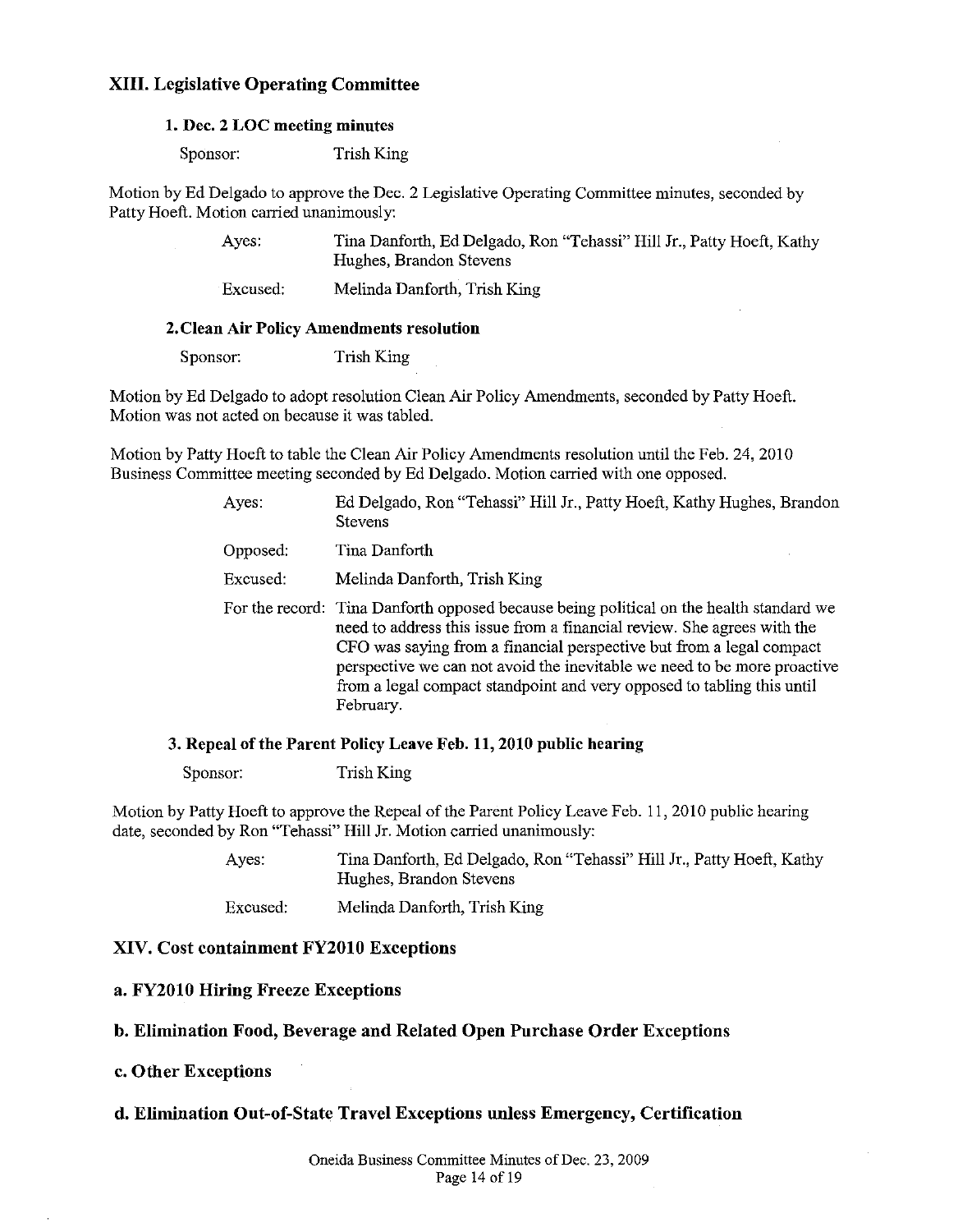## Requirements, and Government Official Travel

## 1. Retro-approve exception for ONES students to National Science Fair March 10-12, Albuquerque, NM, 2010 through donations and fund raising

Sponsor: Ron "Tehassi" Hill Jr.

Motion by Ed Delgado to approve up to \$5,310 utilizing the Coke Education Fund and other tribal members to volunteer to contribute for fund raising, seconded by Ron "Tehassi" Hill Jr. Motion carried with one abstention:

| Ayes:      | Ed Delgado, Ron "Tehassi" Hill Jr., Patty Hoeft, Kathy Hughes, Brandon<br><b>Stevens</b> |
|------------|------------------------------------------------------------------------------------------|
| Abstained: | Tina Danforth                                                                            |
| Excused:   | Melinda Danforth, Trish King                                                             |

## 2. General Manager Debbie Thundercloud to 24<sup>th</sup> Annual Reservation Economic Summit and American Indian Business Trade Fair Feb. 21-24, 2010, Las Vegas, NV

Sponsor: Kathy Hughes

Motion by Kathy Hughes to approve the General Manager to attend the  $24<sup>th</sup>$  Annual Reservation Economic Summit and American Indian Business Trade Fair Feb. 21-24, 2010 in Las Vegas, NV, seconded by Ron "Tehassi" Hill Jr. Motion carried with one abstention:

| Ayes:      | Ed Delgado, Ron "Tehassi" Hill Jr., Patty Hoeft, Kathy Hughes, Brandon<br><b>Stevens</b> |
|------------|------------------------------------------------------------------------------------------|
| Abstained: | Tina Danforth                                                                            |
| Excused:   | Melinda Danforth, Trish King                                                             |

## XV. Additions

## 1. Washington D.C. travel

Sponsor: Rick Hill

Motion by Kathy Hughes approve to add Chairman Hill's travel report, seconded by Tina Danforth. Motion carried unanimously:

| Aves:    | Tina Danforth, Ed Delgado, Ron "Tehassi" Hill Jr., Patty Hoeft, Kathy<br>Hughes, Brandon Stevens |
|----------|--------------------------------------------------------------------------------------------------|
| Excused: | Melinda Danforth, Trish King                                                                     |

Motion by Tina Danforth to accept the travel report, seconded by Kathy Hughes. Motion carried unanimously:

| Ayes.    | Tina Danforth, Ed Delgado, Ron "Tehassi" Hill Jr., Patty Hoeft, Kathy<br>Hughes, Brandon Stevens |
|----------|--------------------------------------------------------------------------------------------------|
| Excused: | Melinda Danforth, Trish King                                                                     |

## XVI. Executive Session

## a. Old Business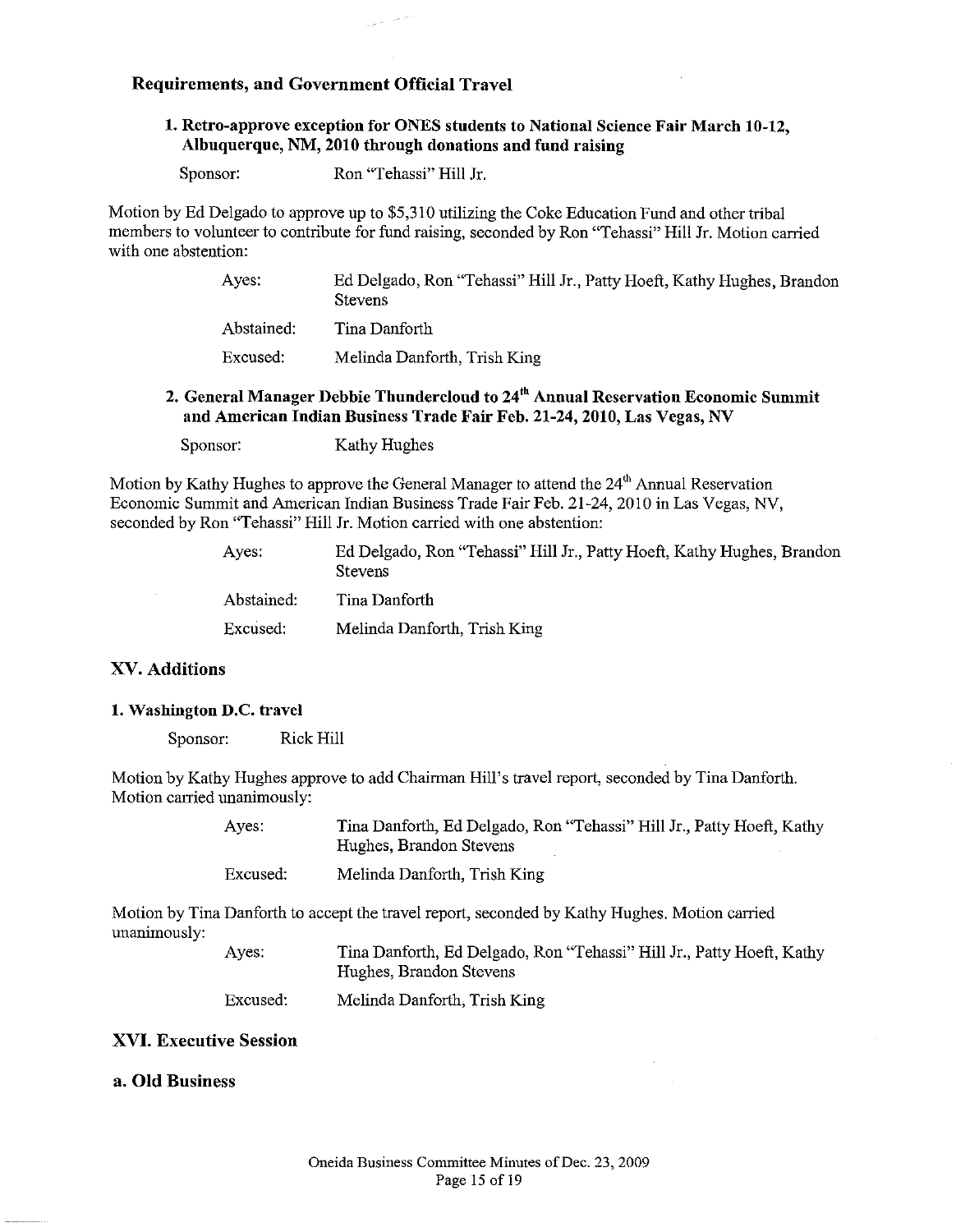## 1. Review gaming internal audit process by Internal Audit and Oneida Gaming Commission

Sponsor: Melinda J. Danforth/Shirley Hill

Excerpt from Nov. 25: Motion by Patty Hoeft to defer to the Dec. 9 Business Committee meeting, seconded by Brandon Stevens. Motion carried unanimously.

Motion by Patty Hoeft to defer to the Jan. 13 Business Committee meeting, seconded by Kathy Hughes. Motion carried unanimously:

> Ayes: Excused: Tina Danforth, Ed Delgado, Ron "Tehassi" Hill Jr., Patty Hoeft, Kathy Hughes, Brandon Stevens Melinda Danforth, Trish King

#### b. New Business

1. FY 2010-2012 Budget for Jan. 30 GTC meeting (Tribal members may attend this portion of executive session to review the proposed GTC meeting materials)

Sponsor: Tina Danforth

Motion by Kathy Hughes to retro-approve the FY2010-2012 budget packet for the Jan. 30 General Tribal Council meeting, seconded Tina Danforth. Motion carried unanimously:

> Ayes: Tina Danforth, Ed Delgado, Ron "Tehassi" Hill Jr., Patty Hoeft, Kathy Hughes, Brandon Stevens

Excused: Melinda Danforth, Trish King

#### 2. Oneida Airport Hotel Corporation update

Sponsor: Lance Broberg

Motion by Kathy Hoeft to defer the Oneida Airport Hotel Corporation update to the Dec. 30 special Business Committee meeting, seconded by Tina Danforth. Motion carried unanimously:

> Ayes: Tina Danforth, Ed Delgado, Ron "Tehassi" Hill Jr., Patty Hoeft, Kathy Hughes, Brandon Stevens

Excused: Melinda Danforth, Trish King

## 3. Oneida Golf Enterprise - Thornberry Creek at Oneida Capital Call

Sponsor: Lance Broberg

Motion by Kathy Hughes to approve \$100,000 for the pathways and \$45,000 monthly draws for four months, seconded by Ron "Tehassi" Hill Jr. Motion carried unanimously:

> Ayes: Tina Danforth, Ed Delgado, Ron "Tehassi" Hill Jr., Patty Hoeft, Kathy Hughes, Brandon Stevens

Excused: Melinda Danforth, Trish King

#### 4. 107 new enrollments

Sponsor: Trust/Enrollment Committee

Motion by Brandon Stevens to approve 107 new enrollments, seconded by Tina Danforth. Motion carried with two abstentions: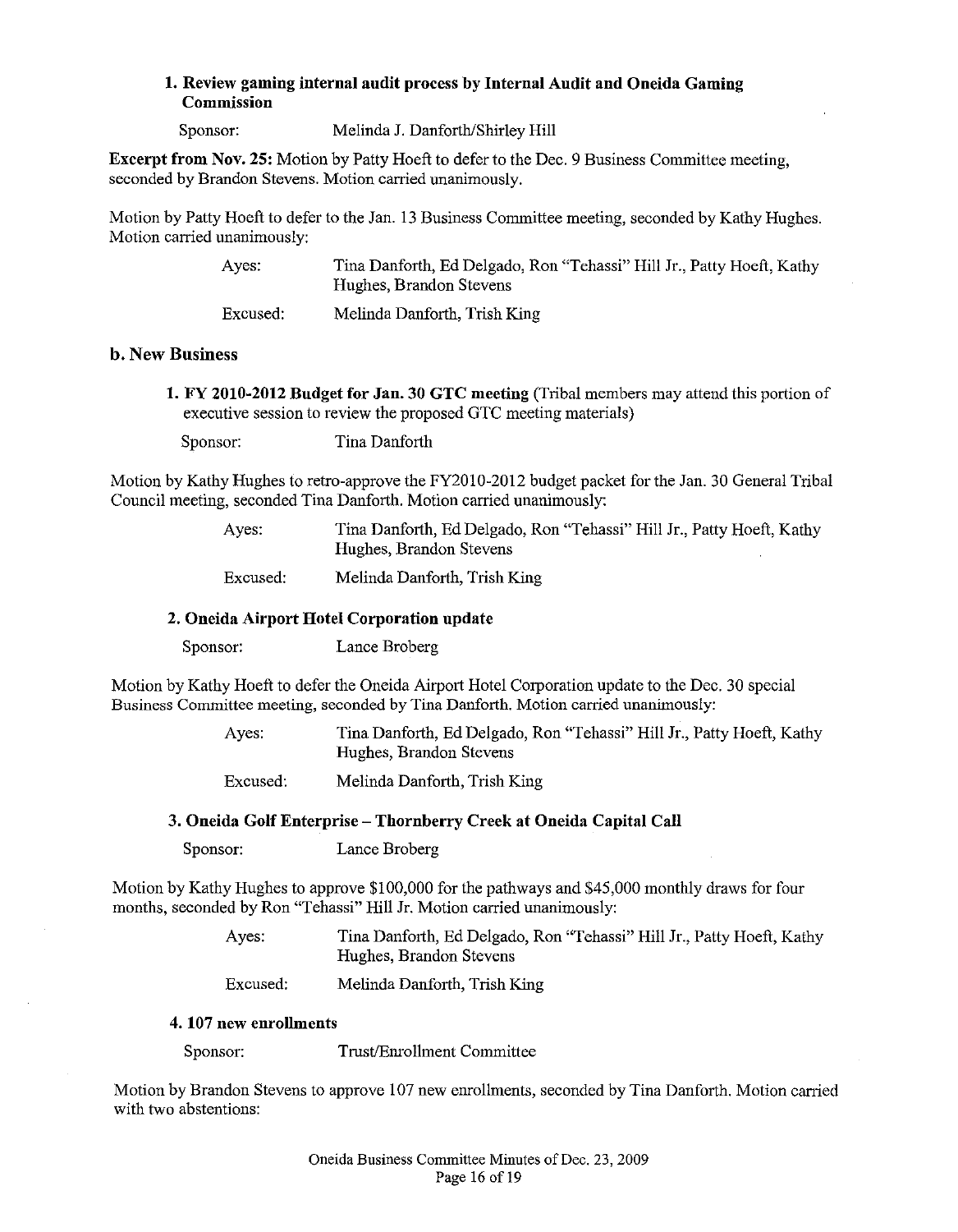Ayes: Abstained: Tina Danforth, Patty Hoeft, Kathy Hughes, Brandon Stevens Ed Delgado, Ron "Tehassi" Hill Jr.

Excused: Melinda Danforth, Trish King

## **5. Sovereign immunity for Fleetcar Technologies Operating Company LLC**

| Sponsor: | Debbie Thundercloud/Shawn Suri |  |
|----------|--------------------------------|--|
|----------|--------------------------------|--|

Motion by Kathy Hughes to approve the limited waiver of sovereign immunity for Fleetcar Technologies Operating Company, LLC, seconded by Tina Danforth. Motion carried with one abstention:

| Ayes:      | Ed Delgado, Ron "Tehassi" Hill Jr., Patty Hoeft, Kathy Hughes, Brandon<br><b>Stevens</b> |
|------------|------------------------------------------------------------------------------------------|
| Abstained. | Tina Danforth                                                                            |
| Excused:   | Melinda Danforth, Trish King                                                             |

## **c. Attorney Brief**

#### **1. Monthly contract review report**

Sponsor: Jo Anne House

Motion by Kathy Hughes to accept the monthly contract review report, seconded by Patty Hoeft. Motion carried with one abstention:

| Aves:      | Ed Delgado, Ron "Tehassi" Hill Jr., Patty Hoeft, Kathy Hughes, Brandon<br><b>Stevens</b> |
|------------|------------------------------------------------------------------------------------------|
| Abstained: | Tina Danforth                                                                            |
| Excused:   | Melinda Danforth, Trish King                                                             |

## **d. Audit Committee**

## **1. Oct. 22 Audit Committee minutes and report**

Sponsor: Ed Delgado

Motion by Patty Hoeft to accept the Oct. 22 Audit Committee minutes and report, seconded by Brandon Stevens. Motion carried unanimously:

> Ayes: Tina Danforth, Ed Delgado, Ron "Tehassi" Hill Jr., Patty Hoeft, Kathy Hughes, Brandon Stevens

Excused: Melinda Danforth, Trish King

## **2. Review Gaming and Gaming Commission corrective action plan to respond to any repeat and high risk internal audit findings**

Sponsor: Ed Delgado

Motion by Patty Hoeft to defer the review of gaming and gaming commission corrective action plan to the Jan. 13 Business Committee meeting, seconded by Ed Delgado. Motion carried unanimously:

| Ayes:    | Tina Danforth, Ed Delgado, Ron "Tehassi" Hill Jr., Patty Hoeft, Kathy |
|----------|-----------------------------------------------------------------------|
|          | Hughes, Brandon Stevens                                               |
| Excused: | Melinda Danforth, Trish King                                          |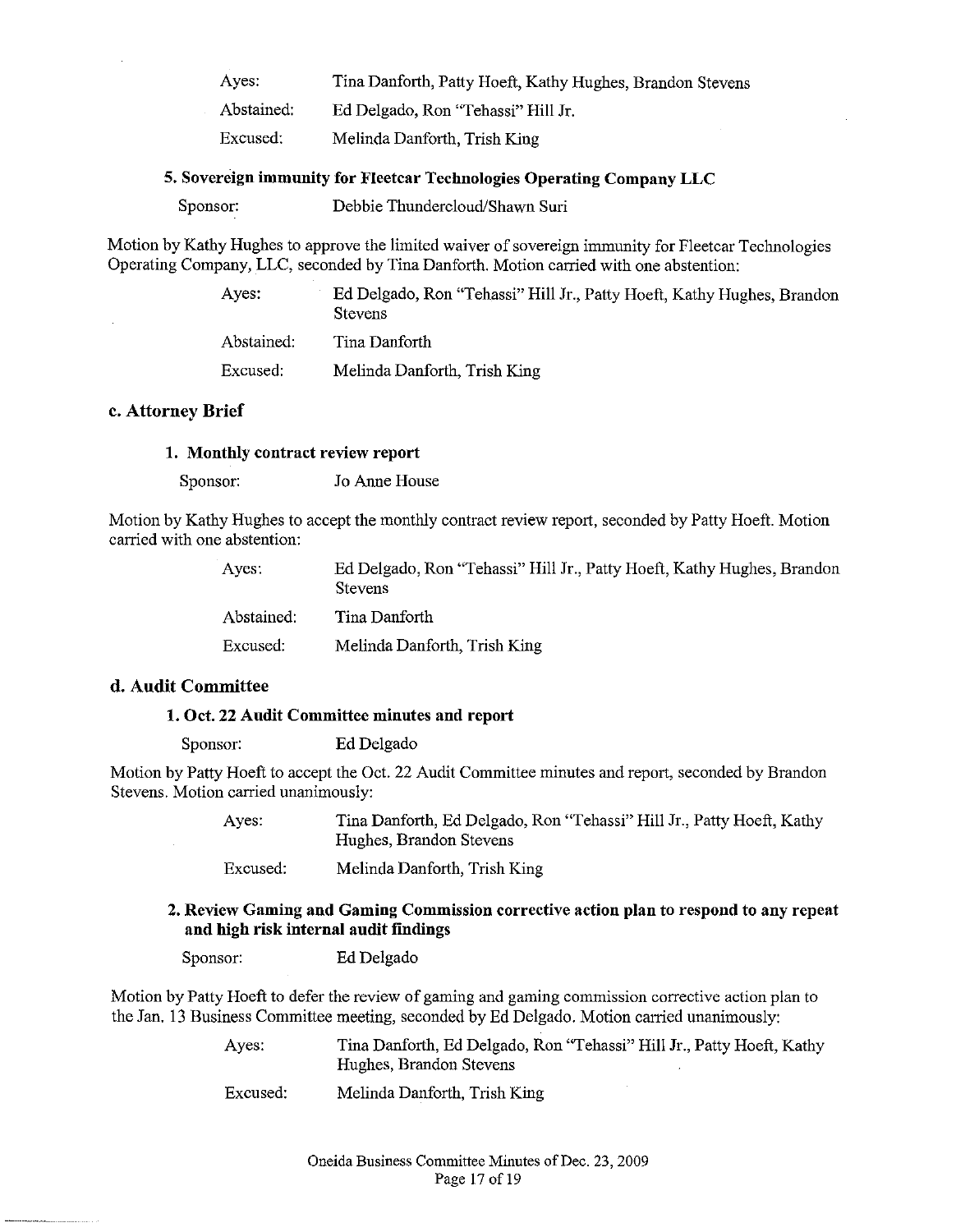#### 3. Meeting with McGladrey & Pullen auditors for presentation of Tribe's annual year-end financial statements at 9 a.m.

Sponsor: Ed Delgado

Motion by Patty Hoeft to approve the final draft of the gaming annual year-end financial statements as presented today by McGladery and Pullen, seconded by Ed Delgado. Motion carried unanimously:

> Ayes: Tina Danforth, Ed Delgado, Ron "Tehassi" Hill Jr., Patty Hoeft, Kathy Hughes, Brandon Stevens

Excused: Melinda Danforth, Trish King

Motion by Patty Hoeft to schedule a special Business Committee meeting on Dec. 30 at 9 a.m. to consider the final draft of the govermnent annual year-end fmancial statements from McGladery and Pullen, seconded by Kathy Hughes. Motion carried with one abstention:

| Aves:      | Ed Delgado, Ron "Tehassi" Hill Jr., Patty Hoeft, Kathy Hughes, Brandon<br><b>Stevens</b> |
|------------|------------------------------------------------------------------------------------------|
| Abstained: | Tina Danforth                                                                            |
| Excused:   | Melinda Danforth, Trish King                                                             |

#### e. New York Land Claims

#### 1. New York Land Claims update

No report

#### f. Additions

#### 1. Storm Water Charges

Motion by Patty Hoeft to go into executive session at 2 p.m. to consider the attorney brief about storm water charges, seconded by Kathy Hughes. Motion carried unanimously:

> Ayes: Tina Danforth, Ed Delgado, Ron "Tehassi" Hill Jr., Patty Hoeft, Kathy Hughes, Brandon Stevens

Excused: Melinda Danforth, Trish King

Motion by Patty Hoeft to come out of executive session at  $2:29$  p.m., seconded by Kathy Hughes. Motion carried unanimously:

| Ayes:    | Tina Danforth, Ed Delgado, Ron "Tehassi" Hill Jr., Patty Hoeft, Kathy<br>Hughes, Brandon Stevens |
|----------|--------------------------------------------------------------------------------------------------|
| Excused: | Melinda Danforth, Trish King                                                                     |

Motion by Kathy Hughes to deny the request to escrow fees for trust property for the storm water assessment, seconded by Tina Danforth. Motion carried unanimously:

- Ayes: Tina Danforth, Ed Delgado, Ron "Tehassi" Hill Jr., Patty Hoeft, Kathy Hughes, Brandon Stevens
- Excused: Melinda Danforth, Trish King